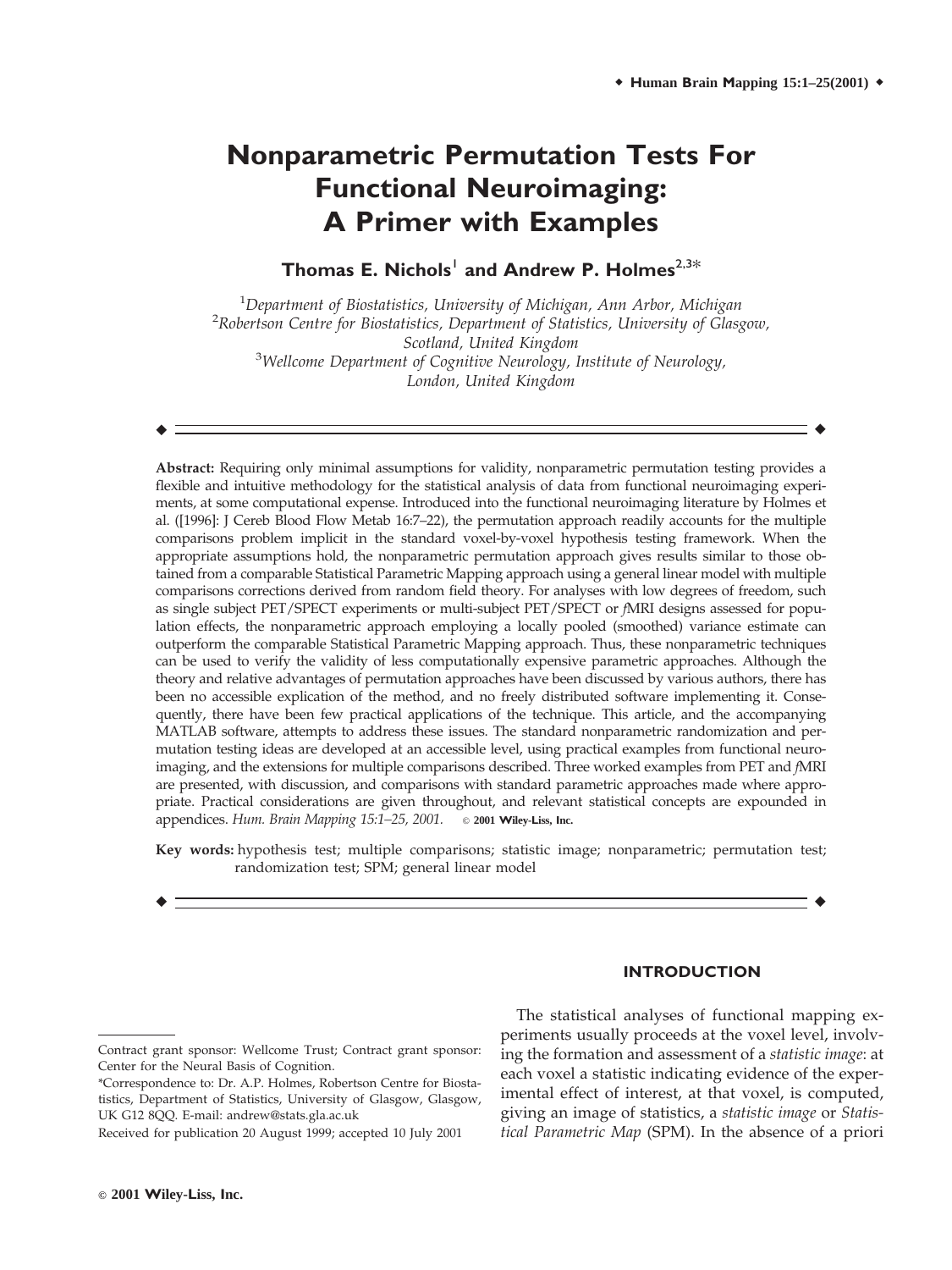anatomical hypotheses, the entire statistic image must be assessed for significant experimental effects, using a method that accounts for the inherent multiplicity involved in testing at all voxels simultaneously.

Traditionally, this has been accomplished in a classical *parametric* statistical framework. The most commonly used methods are, or are similar to, those originally expounded by Friston et al. (1995b) and Worsley et al. (1992). In this framework, the data are assumed to be normally distributed, with mean parameterized by a general linear model (this flexible framework encompasses *t*-tests, *F*-tests, paired *t*-tests, ANOVA, correlation, linear regression, multiple regression, and ANCOVA, among others). The estimated parameters of this model are contrasted to produce a test statistic at each voxel, which have a Student's *t*-distribution under the null hypothesis. The resulting *t*-statistic image is then assessed for statistical significance, using distributional results for continuous random fields to identify voxels or regions where there is significant evidence against the null hypothesis (Friston et al., 1994, 1996; Worsley et al., 1995; Worsley, 1996; Poline et al., 1997) [see Appendix B for a glossary of statistical terms].

Holmes et al. (1996) introduced a nonparametric alternative based on permutation test theory. This method is conceptually simple, relies only on minimal assumptions, deals with the multiple comparisons issue, and can be applied when the assumptions of a parametric approach are untenable. Further, in some circumstances, the permutation method outperforms parametric approaches. Arndt (1996), working independently, also discussed the advantages of similar approaches. Subsequently, Grabrowski et al. (1996) demonstrated empirically the potential power of the approach in comparison with other methods. Halber et al. (1997) discussed further by Holmes et al. (1998) also favour the permutation approach. Applications of permutation testing methods to single subject *f*MRI require modelling the temporal auto-correlation in the time series. Bullmore et al. (1996) develop permutation based procedures for periodic *f*MRI activation designs using a simple ARMA model for temporal autocorrelations, though they eschew the problem of multiple comparisons. Locascio et al. (1997) describe an application to *f*MRI combining the general linear model (Friston et al., 1995b), ARMA modelling (Bullmore et al., 1996), and a multiple comparisons permutation procedure (Holmes et al., 1996). Liu et al. (1998) consider an alternative approach, permuting labels. Bullmore et al. (1999) apply nonparametric methods to compare groups of structural MR images. Applications of these techniques, however, have been relatively scarce (Andreasen et al., 1996; Noll et al., 1996; Locascio et al., 1997).

The aim of this study is to make the multiple comparisons nonparametric permutation approach of Holmes et al. (1996) more accessible, complement the earlier formal exposition with more practical considerations, and illustrate the potential power and flexibility of the approach through worked examples.

We begin with an introduction to nonparametric permutation testing, reviewing experimental design and hypothesis testing issues, and illustrating the theory by considering testing a functional neuroimaging dataset at a single voxel. The problem of searching the brain volume for significant activations is then considered, and the extension of the permutation method to the *multiple comparisons problem* of simultaneously testing at all voxels is described. With appropriate methodology in place, we conclude with three annotated examples illustrating the approach. Software implementing the approach is available as an extension of the MATLAB based SPM package (see Appendix A for details).

#### **PERMUTATION TESTS**

Permutation tests are one type of nonparametric test. They were proposed in the early twentieth century, but have only recently become popular with the availability of inexpensive, powerful computers to perform the computations involved.

The essential concept of a permutation test is relatively intuitive. For example, consider a simple single subject PET activation experiment, where a single subject is scanned repeatedly under "rest" and "activation" conditions. Considering the data at a particular voxel, if there is really no difference between the two conditions, then we would be fairly surprised if most of the "activation" observations were larger than the "rest" observations, and would be inclined to conclude that there was evidence of some activation at that voxel. Permutation tests simply provide a formal mechanism for quantifying this "surprise" in terms of probability, thereby leading to significance tests and *p*-values.

If there is no experimental effect, then the labelling of observations by the corresponding experimental condition is arbitrary, because the same data would have arisen whatever the condition. These *labels* can be any relevant attribute: condition "tags," such as "rest" or "active"; a covariate, such as task difficulty or response time; or a label, indicating group membership. Given the null hypothesis that the labellings are arbitrary, the significance of a statistic expressing the ex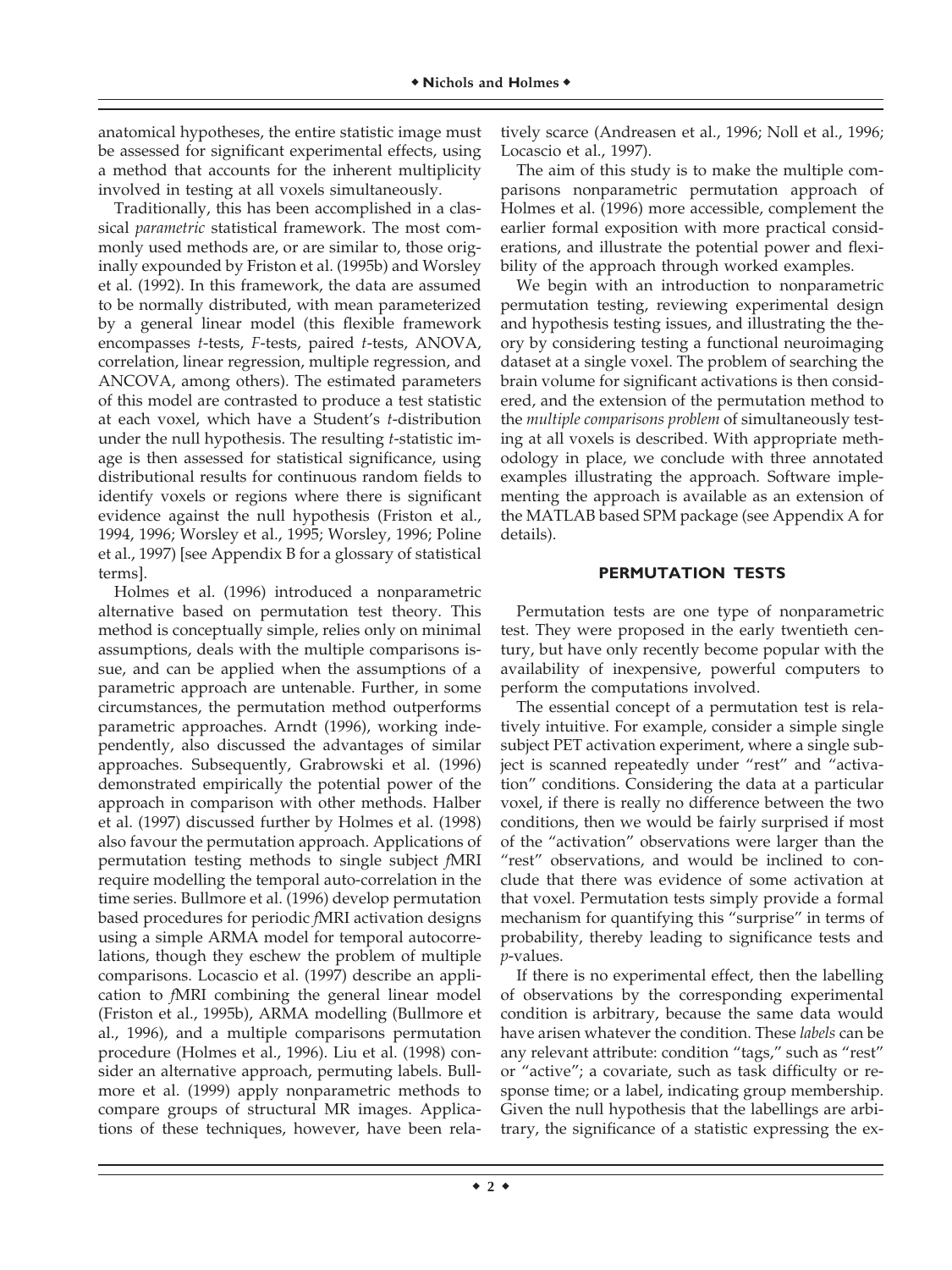perimental effect can then be assessed by comparison with the distribution of values obtained when the labels are permuted.

The justification for exchanging the labels comes from either weak distributional assumptions, or by appeal to the randomization scheme used in designing the experiment. Tests justified by the initial randomization of conditions to experimental units (e.g., subjects or scans), are sometimes referred to as *randomization tests*, or *re-randomization tests*. Whatever the theoretical justification, the mechanics of the tests are the same. Many authors refer to both generically as permutation tests, a policy we shall adopt unless a distinction is necessary.

In this section, we describe the theoretical underpinning for randomization and permutation tests. Beginning with simple univariate tests at a single voxel, we first present randomization tests, describing the key concepts at length, before turning to permutation tests. These two approaches lead to exactly the same test, which we illustrate with a simple worked example, before describing how the theory can be applied to assess an entire statistic image. For simplicity of exposition, the methodology is developed using the example of a simple single subject PET activation experiment. The approach, however, is not limited to activation experiments, nor to PET.

## **Randomization Test**

First, we consider randomization tests, using a single subject activation experiment to illustrate the thinking: Suppose we are to conduct a simple single subject PET activation experiment, with the regional cerebral blood flow (rCBF) in "active" (A) condition scans to be compared to that in scans acquired under an appropriate "baseline" (B) condition. The fundamental concepts are of experimental *randomization*, the *null hypothesis*, *exchangeability*, and the *randomization distribution*.

## **Randomization**

To avoid unexpected confounding effects, suppose we randomize the allocation of conditions to scans before conducting the experiment. Using an appropriate scheme, we label the scans as A or B according to the conditions under which they will be acquired, and hence specify the *condition presentation* order. This allocation of condition labels to scans is randomly chosen according to the randomization scheme, and any other possible labeling of this scheme was equally likely to have been chosen (see Appendix C for a discussion of the fundamentals of randomization).

#### **Null hypothesis**

In the randomization test, the null hypothesis is explicitly about the acquired data. For example,  $\mathcal{H}_0$ : "Each scan would have been the same whatever the condition, A or B." The hypothesis is that the experimental conditions did not affect the data differentially, such that had we run the experiment with a different condition presentation order, we would have observed exactly the same data. In this sense we regard the data as fixed, and the experimental design as random (in contrast to regarding the design as fixed, and the data as a realization of a random process). Under this null hypothesis, the labeling of the scans as A or B is arbitrary; because this labeling arose from the initial random allocation of conditions to scans, and any initial allocation would have given the same data. Thus, we may re-randomize the labels on the data, effectively permuting the labels, subject to the restriction that each permutation could have arisen from the initial randomization scheme. The observed data is equally likely to have arisen from any of these permuted labelings.

## **Exchangeability**

This leads to the notion of *exchangeability*. Consider the situation before the data is collected, but after the condition labels have been assigned to scans. Formally, a set of labels on the data (still to be collected) are *exchangeable* if the distribution of the statistic (still to be evaluated) is the same whatever the labeling (Good, 1994). For our activation example, we would use a statistic expressing the difference between the "active" and "baseline" scans. Thus under the null hypothesis of no difference between the A and B conditions, the labels are exchangeable, provided the permuted labeling could have arisen from the initial randomization scheme. The initial randomization scheme gives us the probabilistic justification for permuting the labels, the null hypothesis asserts that the data would have been the same.

With a randomization test, the randomization scheme prescribes the possible labeling, and the null hypothesis asserts that the labels are exchangeable within the constraints of this scheme. Thus we define an *exchangeability block* (EB) as a block of scans within which the labels are exchangeable, a definition that mirrors that of randomization blocks (see Appendix C).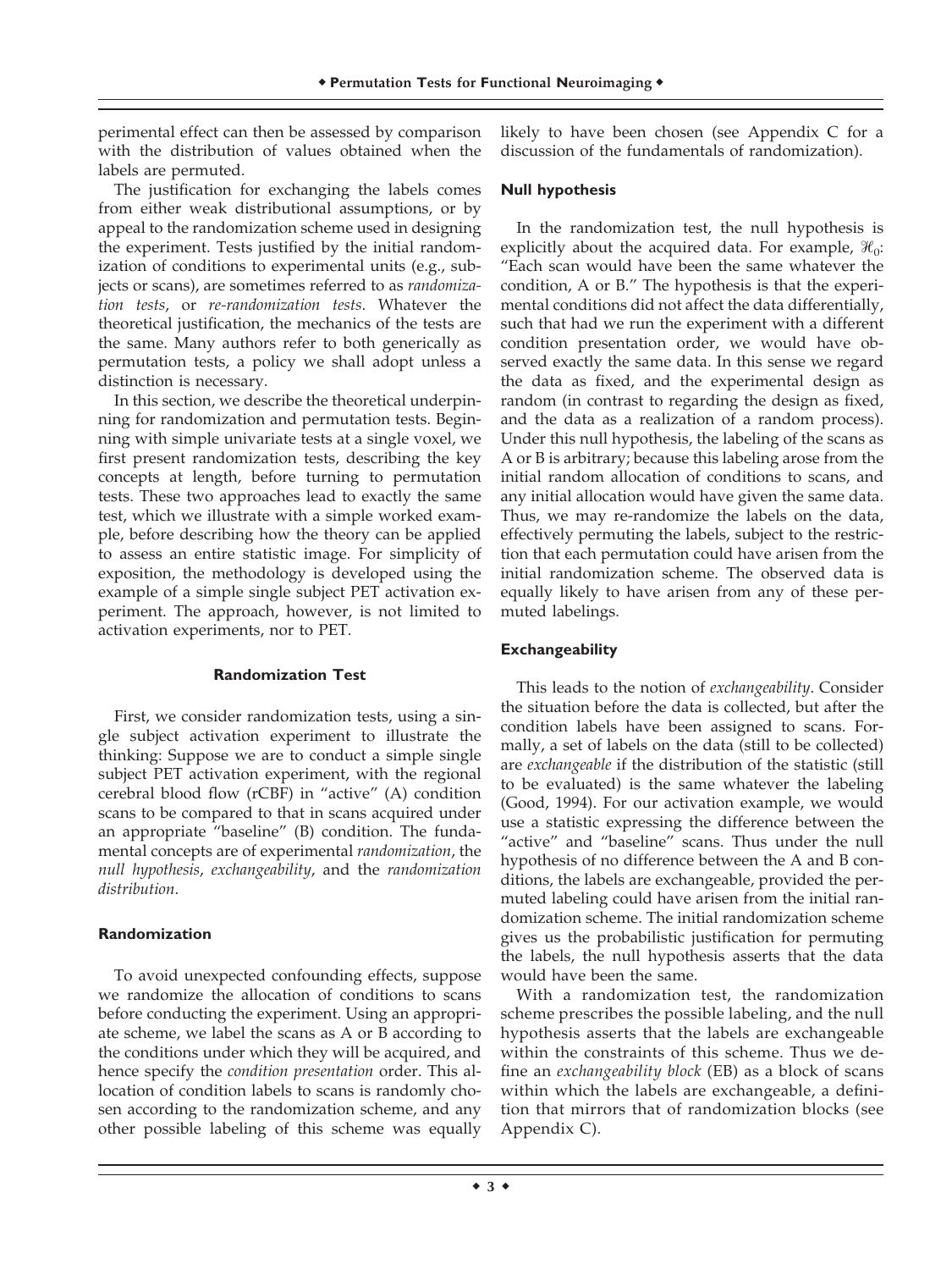#### **Randomization distribution**

Consider some statistic expressing the experimental effect of interest at a particular voxel. For the current example of a PET single subject activation, this could be the mean difference between the A and the B condition scans, a two-sample *t*-statistic, a *t*-statistic from an ANCOVA, or any appropriate statistic. We are not restricted to the common statistics of classical parametric hypothesis whose null distributions are known under specific assumptions, because the appropriate distribution will be derived from the data.

The computation of the statistic depends on the labeling of the data. For example, with a two-sample *t*-statistic, the labels A and B specify the groupings. Thus, permuting the labels leads to an alternative value of the statistic.

Given exchangeability under the null hypothesis, the observed data is equally likely to have arisen from any possible labeling. Hence, the statistics associated with each of the possible labeling are also equally likely. Thus, we have the permutation (or randomization) distribution of our statistic: the *permutation distribution* is the *sampling distribution* of the statistic under the null hypothesis, given the data observed. Under the null hypothesis, the observed statistic is randomly chosen from the set of statistics corresponding to all possible relabelings. This gives us a way to formalize our "surprise" at an outcome: The probability of an outcome as or more extreme than the one observed, the *P*-value, is the proportion of statistic values in the permutation distribution greater or equal to that observed. The actual labeling used in the experiment is one of the possible labelings, so if the observed statistic is the largest of the permutation distribution, the *P*-value is 1/*N*, where *N* is the number of possible labelings of the initial randomization scheme. Because we are considering a test at a single voxel, these would be *uncorrected P*-values in the language of *multiple comparisons* (Appendix E).

#### **Randomization test summary**

To summarize, the null hypothesis asserts that the scans would have been the same whatever the experimental condition, A or B. Under this null hypothesis the initial randomization scheme can be regarded as arbitrarily labeling scans as A or B, under which the experiment would have given the same data, and the labels are exchangeable. The statistic corresponding to any labeling from the initial randomization scheme is as likely as any other, because the permuted labeling could equally well have arisen in the initial randomization. The sampling distribution of the statistic (given the data) is the set of statistic values corresponding to all the possible relabeling of the initial randomization scheme, each value being equally likely.

#### **Randomization test mechanics**

Let *N* denote the number of relabel, and let,  $t_i$  the statistic corresponding to labeling *i*. The set of  $t_i$  for all possible relabeling constitutes the *permutation distribution*. Let *T* denote the value of the statistic for the actual labeling of the experiment. As usual in statistics, we use a capital letter for a *random variable*. *T* is random, because under  $\mathcal{H}_0$  it is chosen from the permutation distribution according to the initial randomization.

Under  $\mathcal{H}_0$ , all of the  $t_i$  are equally likely, so we determine the significance of our observed statistic *T* by counting the proportion of the permutation distribution as or more extreme than *T*, giving us our *P*value. We reject the null hypothesis at significance level  $\alpha$  if the *P*-value is less than  $\alpha$ . Equivalently, *T* must be greater or equal to the  $100(1 - \alpha)$ <sup>th</sup> percentile of the permutation distribution. Thus, the *critical value* is the  $c + 1$  largest member of the permutation distribution, where  $c = \lfloor \alpha N \rfloor$ ,  $\alpha N$  rounded down. If *T* exceeds this critical value then the test is significant at level  $\alpha$ .

## **Permutation Test**

In many situations it is impractical to randomly allocate experimental conditions, or perhaps we are presented with data from an experiment that was not randomized. For instance, we can not randomly assign subjects to be patients or normal controls. Or, for example, consider a single subject PET design where a covariate is measured for each scan, and we seek brain regions whose activity appears to be related to the covariate value.

In the absence of an explicit randomization of conditions to scans, we must make weak distributional assumptions to justify permuting the labels on the data. Typically, all that is required is that distributions have the same shape, or are symmetric. The actual permutations that are performed depend on the degree of exchangeability, which in turn depend on the actual assumptions made. With the randomization test, the experimenter designs the initial randomization scheme carefully to avoid confounds. The randomization scheme reflects an implicitly assumed degree of exchangeability (see Appendix C for randomization considerations). With the permutation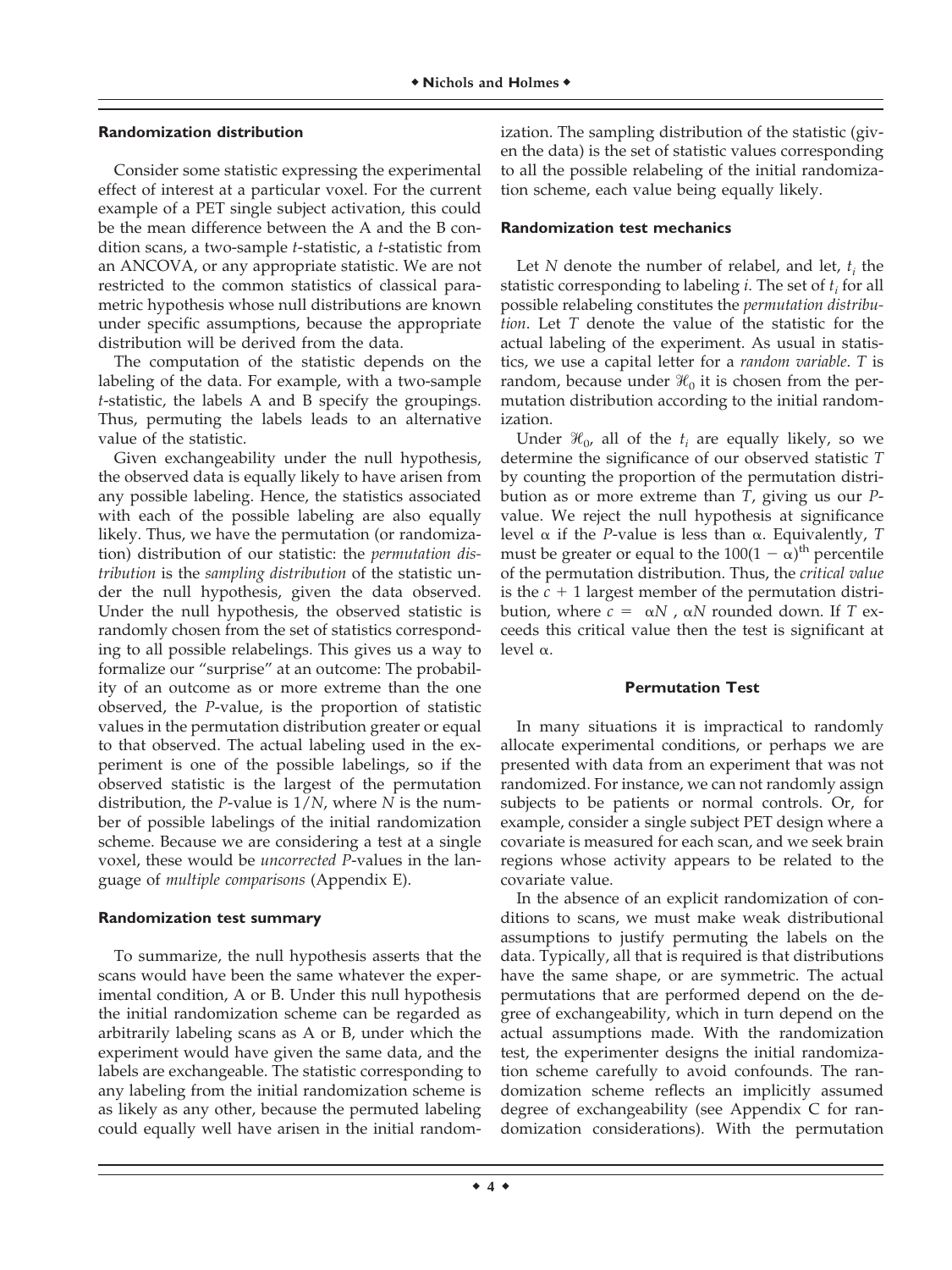test, the degree of exchangeability must be assumed post hoc. The reasoning that would have led to a particular randomization scheme can be usually be applied post-hoc to an experiment, leading to a permutation test with the same degree of exchangeability. Given exchangeability, computation proceeds as for the randomization test.

#### **Permutation test summary**

Weak distributional assumptions are made, which embody the degree of exchangeability. The exact form of these assumptions depends on the experiment at hand, as illustrated in the following section and in the examples section.

For a simple single subject activation experiment, we might typically assume the following. For a particular voxel, "active" and "baseline" scans within a given block have a distribution with the same shape, though possibly different means. The null hypothesis asserts that the distributions for the "baseline" and "active" scans have the same mean, and hence are the same. Then the labeling of scans is arbitrary within the chosen blocks, which are thus the exchangeability blocks. Any permutation of the labels within the exchangeability blocks leads to an equally likely statistic.

The mechanics are then the same as with the randomization test. For each of the possible relabeling, compute the statistic of interest; for relabeling *i*, call this statistic  $t_i$ . Under the null hypothesis each of the  $t_i$ are equally likely, so the *P*-value is the proportion of the  $t_i$  greater than or equal to the statistic  $T$  corresponding to the correctly labeled data.

## **Single Voxel Example**

To make these concepts concrete, consider assessing the evidence of an activation effect at a single voxel of a single subject PET activation experiment consisting of six scans, three in each of the "active" (A) and "baseline" (B) conditions. Suppose that the conditions were presented alternately, starting with rest, and that the observed data at this voxel are {90.48, 103.00, 87.83, 99.93, 96.06, 99.76} to two decimal places (these data are from a voxel in the primary visual cortex of the second subject in the visual activation experiment presented in the examples section).

As mentioned before, any statistic can be used, so for simplicity of illustration we use the "mean difference," i.e.,  $T = \frac{1}{3} \sum_{j=1}^{3} (A_j - B_j)$  where  $B_j$  and  $A_j$  indicate the value of the *j*th scan at the particular voxel of interest, under the baseline and active conditions respectively. Thus, we observe statistic  $T = 9.45$ .

#### **Randomization test**

Suppose that the condition presentation order was randomized, the actual ordering of BABABA having being randomly selected from all allocations of three A's and three B's to the six available scans, a simple balanced randomization within a single randomization block of size six. Combinatorial theory, or some counting, tells us that this randomization scheme has twenty ( $_6C_3$  = 20) possible outcomes (see Appendix D for an introduction to combinatorics).

Then we can justify permuting the labels on the basis of this initial randomization. Under the null hypothesis  $\mathcal{H}_0$ : "The scans would have been the same whatever the experimental condition, A or B", the labels are exchangeable, and the statistics corresponding to the 20 possible labeling are equally likely. The 20 possible labeling are:

| 1. AAABBB | 8. ABBAAB  | 15. BABABA |
|-----------|------------|------------|
| 2. AABABB | 9. ABBABA  | 16. BABBAA |
| 3. AABBAB | 10. ABBBAA | 17. BBAAAB |
| 4. AABBBA | 11. BAAABB | 18. BBAABA |
| 5. ABAABB | 12. BAABAB | 19. BBABAA |
| 6. ABABAB | 13. BAABBA | 20. BBBAAA |
| 7. ABABBA | 14. BABAAB |            |

## **Permutation test**

Suppose there was no initial randomization of conditions to scans, and that the condition presentation order ABABAB was simply chosen. With no randomization, we must make weak distributional assumptions to justify permuting the labels, effectively prescribing the degree of exchangeability.

For this example, consider permuting the labels freely amongst the six scans. This corresponds to *full exchangeability*, a single exchangeability block of size six. For this to be tenable, we must either assume the absence of any temporal or similar confounds, or model their effect such that they do not affect the statistic under permutations of the labels. Consider the former. This gives 20 possible permutations of the labels, precisely those enumerated for the randomization justification above. Formally, we're assuming that the voxel values for the "baseline" and "active" scans come from distributions that are the same except for a possible difference in location, or mean. Our null hypothesis is that these distributions have the same mean, and therefore are the same.

Clearly the mean difference statistic under consideration in the current example is confounded with time for labeling such as AAABBB (no. 1) and BB-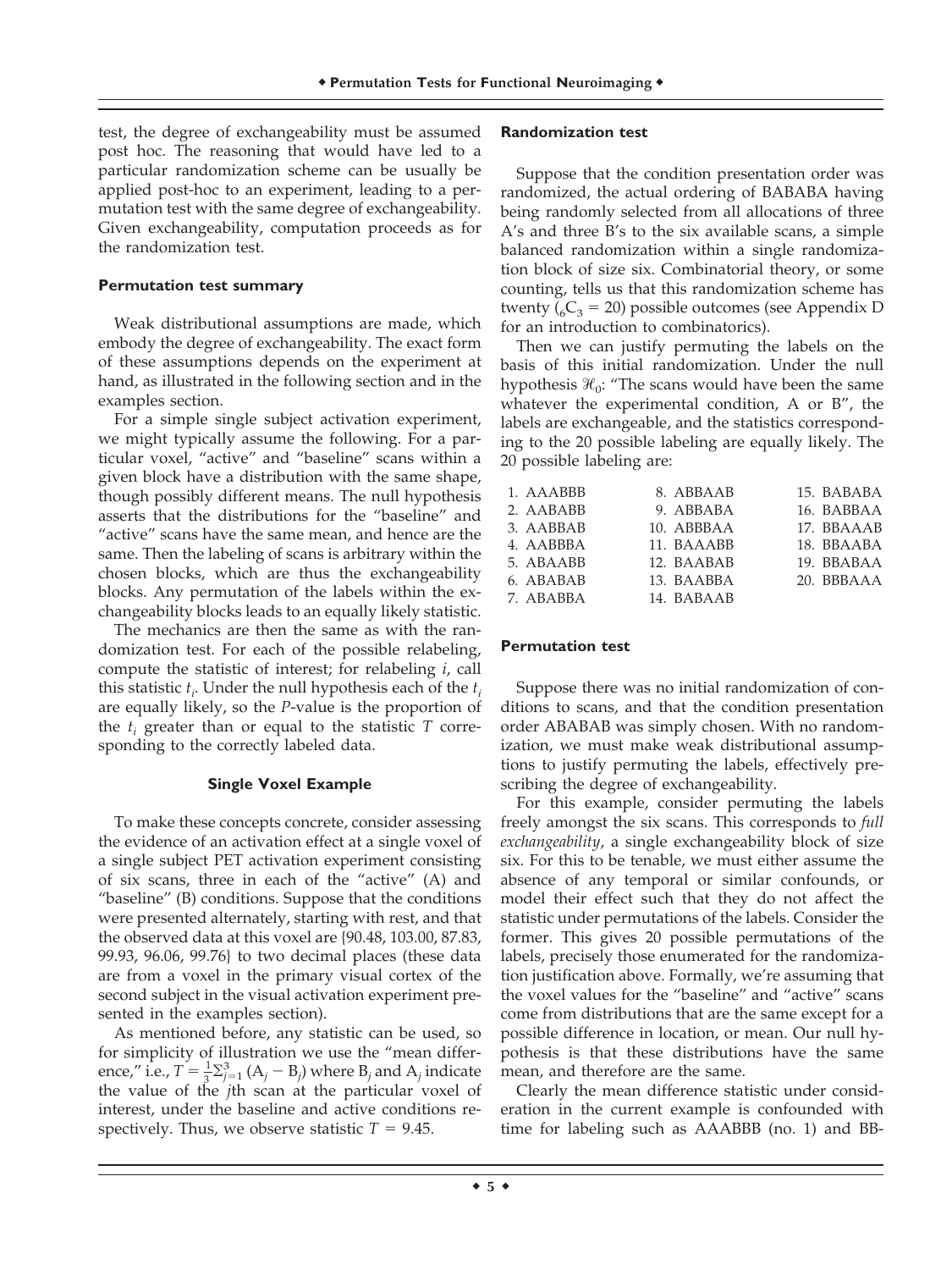

**Figure 1.**

Histogram of permutation distribution for single voxel using a mean difference statistic. Note the symmetry of the histogram about the y-axis. This occurs because for each possible labeling, the opposite labeling is also possible, and yields the same mean difference but in the opposite direction. This trick can be used in many cases to halve the computational burden.

BAAA (no. 20), where a time effect will result in a large mean difference between the and the labeled scans. The test remains valid, but possibly conservative. The actual condition presentation order of BABABA is relatively unconfounded with time, but the contribution of confounds to the statistics for alternative labeling such as no. 1 and no. 20 will potentially increase the number of statistics greater than the observed statistic.

#### **Computation**

Let  $t_i$  be the mean difference for labeling  $i$ , as enumerated above. Computing for each of the 20 relabeling:

| $t_1 = +4.82$   | $t_s = +1.38$       | $t_{15} = -9.45$   |
|-----------------|---------------------|--------------------|
| $t_2 = -3.25$   | $t_{\rm g} = -1.10$ | $t_{16} = -6.86$   |
| $t_{3} = -0.67$ | $t_{10} = +1.48$    | $t_{17} = +3.15$   |
| $t_a = -3.15$   | $t_{11} = -1.48$    | $t_{18} = +0.67$   |
| $t_5 = +6.86$   | $t_{12} = +1.10$    | $t_{19} = +3.25$   |
| $t_{6} = +9.45$ | $t_{13} = -1.38$    | $t_{20} = -4.82$ . |
| $t_7 = +6.97$   | $t_{14} = -6.97$    |                    |

This is our permutation distribution for this analysis, summarized as a histogram in Figure 1. Each possible labeling was equally likely. Under the null hypothesis the statistics corresponding to these labeling are equally likely. The *P*-value is the proportion of the permutation distribution greater than or equal to *T*. Here the actual labeling (no. 6 with  $t_6 = +9.45$ ) gives the largest mean difference of all the possible labeling, so the *P*-value is  $1/20 = 0.05$ . For a test at given  $\alpha$ level, we reject the null hypothesis if the *P*-value is less than  $\alpha$ , so we conclude that there is significant evidence against the null hypothesis of no activation at this voxel at level  $\alpha = 0.05$ .

#### **Multiple Comparisons Permutation Tests**

Thus far we have considered using a permutation test at a single voxel. For each voxel we can produce a *P*-value,  $p^k$ , for the null hypothesis  $\mathcal{H}^k_0$ , where the superscript *k* indexes the voxels. If we have an a priori anatomical hypothesis concerning the experimentally induced effect at a single voxel, then we can simply test at that voxel using an appropriate  $\alpha$  level test. If we don't have such precise anatomical hypotheses, evidence for an experimental effect must be assessed at each and every voxel. We must take account of the multiplicity of testing. Clearly 5% of voxels are expected to have *P*-values less than  $\alpha = 0.05$ . This is the essence of the *multiple comparisons problem*. In the language of multiple comparisons (Appendix E), these *P*-values are *uncorrected P*-values. Type I errors must be controlled overall, such that the probability of falsely declaring any region as significant is less than the nominal test level  $\alpha$ . Formally, we require a test procedure maintaining strong control over *image-wise* Type I error, giving *adjusted P*-values, *P*-values *corrected* for multiple comparisons.

The construction of suitable multiple comparisons procedures for the problem of assessing statistic images from functional mapping experiments within parametric frameworks has occupied many authors (Friston et al., 1991; Worsley et al., 1992, 1995; Poline and Mazoyer, 1993; Roland et al., 1993; Forman et al., 1995; Friston et al., 1994, 1996; Worsley, 1994; Poline et al., 1997; Cao, 1999). In contrast to these parametric and simulation based methods, a nonparametric resampling based approach provides an intuitive and easily implemented solution (Westfall and Young, 1993). The key realization is that the reasoning presented above for permutation tests at a single voxel rely on relabeling entire *images*, so the arguments can be extended to image level inference by considering an appropriate *maximal statistic*. If, under the omnibus null hypothesis, the labels are exchangeable with respect to the voxel statistic under consideration, then the labels are exchangeable with respect to any statistic summarizing the voxel statistics, such as their maxima.

We consider two popular types of test, *single threshold* and *suprathreshold cluster* size tests, but note again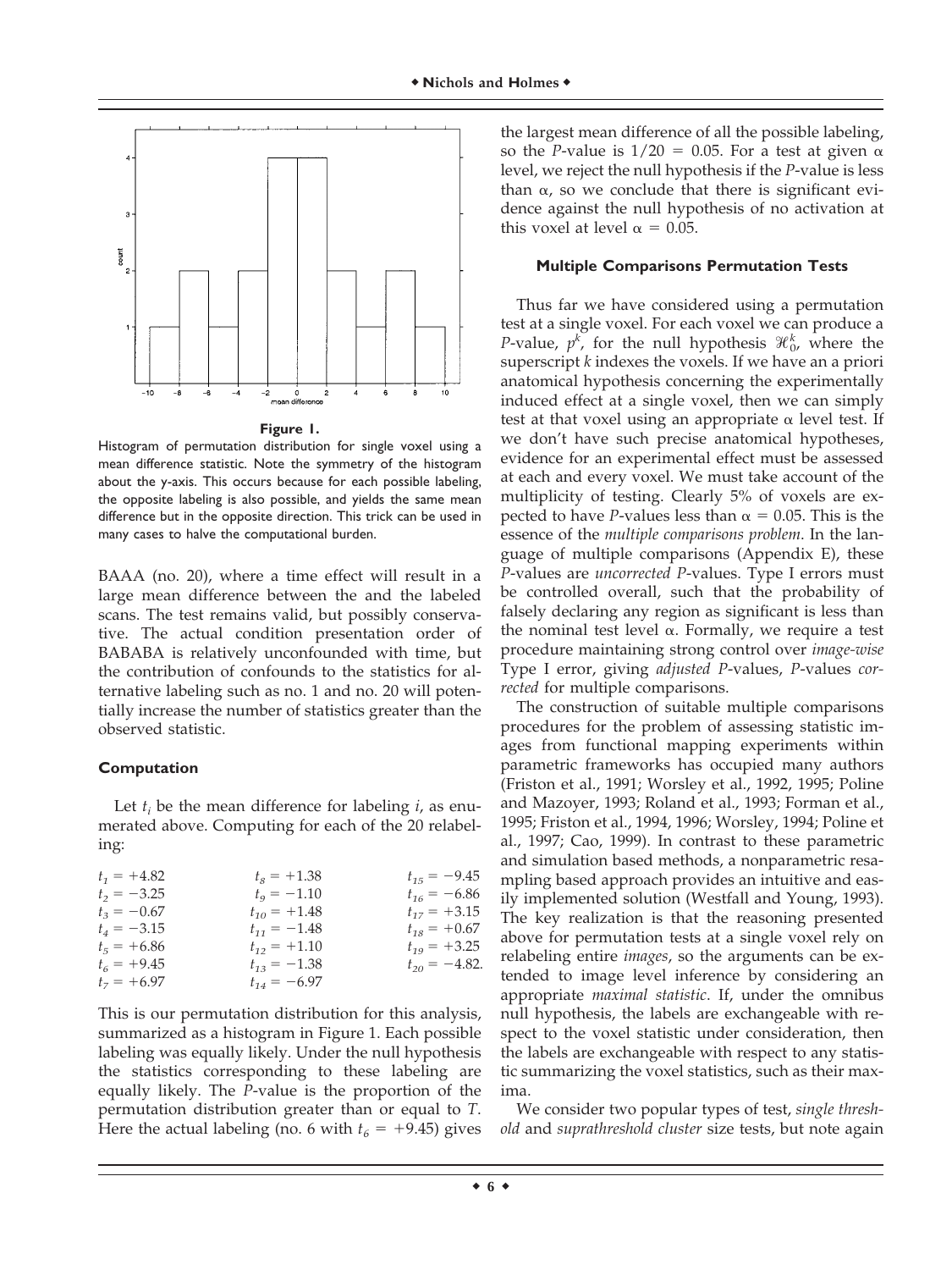the flexibility of these methods to consider any statistic.

#### **Single threshold test**

With a single threshold test, the statistic image is thresholded at a given *critical threshold*, and voxels with statistic values exceeding this threshold have their null hypotheses rejected. Rejection of the *omnibus hypothesis* (that all the voxel hypotheses are true) occurs if any voxel value exceeds the threshold, a situation clearly determined by the value of the maximum value of the statistic image over the volume of interest. Thus, consideration of the maximum voxel statistic deals with the multiple comparisons problem. For a valid omnibus test, the critical threshold is such that the probability that it is exceeded by the maximal statistic is less than  $\alpha$ . Thus, we require the distribution of the maxima of the null statistic image. Approximate parametric derivations based on the theory of strictly stationary continuous random fields are given by Friston et al. (1991), Worsley (1994), and Worsley et al. (1992,1995).

The permutation approach can yield the distribution of the maximal statistic in a straightforward manner: Rather than compute the permutation distribution of the statistic at a particular voxel, we compute the permutation distribution of the maximal voxel statistic over the volume of interest. We reject the omnibus hypothesis at level  $\alpha$  if the maximal statistic for the actual labeling of the experiment is in the top  $100\alpha\%$  of the permutation distribution for the maximal statistic. The critical value is  $c + 1$  largest member of the permutation distribution, where  $c = \lfloor \alpha N \rfloor$ ,  $\alpha N$ rounded down. Furthermore, we can reject the null hypothesis at any voxel with a statistic value exceeding this threshold. The critical value for the maximal statistic is the critical threshold for a single threshold test over the same volume of interest. This test can be shown to have *strong* control over *experiment-wise* Type I error. A formal proof is given by Holmes et al. (1996).

The mechanics of the test are as follows. For each possible relabeling  $i = 1,...,N$ , note the maximal statistic  $t_i^{\text{max}}$ , the maximum of the voxel statistics for labeling *i*. This gives the permutation distribution for *T*max, the maximal statistic. The critical threshold is the  $c + 1$  largest member of the permutation distribution for  $T^{\text{max}}$ , where  $c = \lfloor \alpha N \rfloor$ ,  $\alpha N$  rounded down. Voxels with statistics exceeding this threshold exhibit evidence against the corresponding voxel hypotheses at level a. The corresponding corrected *P*-value for each voxel is the proportion of the permutation distribution

for the maximal statistic that is greater than or equal to voxel statistic.

#### **Suprathreshold cluster tests**

Suprathreshold cluster tests threshold the statistic image at a predetermined *primary* threshold, and assess the resulting pattern of suprathreshold activity. Suprathreshold cluster size tests assess the size of connected suprathreshold regions for significance, declaring regions greater than a critical size as activated. Thus, the distribution of the maximal suprathreshold cluster size (for the given primary threshold) is required. Simulation approaches have been presented by Poline and Mazoyer (1993) and Roland et al. (1993) for PET, and Forman et al. (1995) for *f*MRI. Friston et al. (1994) give a theoretical parametric derivation for Gaussian statistic images based on the theory of continuous Gaussian random fields, Cao (1999) gives results for  $\chi^2$ , *t*, and *F* fields.

Again, as noted by Holmes et al. (1996), a nonparametric permutation approach is simple to derive. Simply construct the permutation distribution of the maximal suprathreshold cluster size. For the statistic image corresponding to each possible relabeling, note the size of the largest suprathreshold cluster above the primary threshold. The critical suprathreshold cluster size for this primary threshold is the  $\lfloor \alpha N \rfloor + 1$  largest member of this permutation distribution. Corrected *P*-values for each suprathreshold cluster in the observed statistic image are obtained by comparing their size to the permutation distribution.

In general, such suprathreshold cluster tests are more powerful for functional neuroimaging data then the single threshold approach (see Friston et al., 1995b for a fuller discussion). It must be remembered, however, that this additional power comes at the price of reduced localizing power. The null hypotheses for voxels within a significant cluster are not tested, so individual voxels cannot be declared significant. Only the omnibus null hypothesis for the cluster can be rejected. Further, the choice of primary threshold dictates the power of the test in detecting different types of deviation from the omnibus null hypothesis. With a low threshold, large suprathreshold clusters are to be expected, so intense focal "signals" will be missed. At higher thresholds these focal activations will be detected, but lower intensity diffuse "signals" may go undetected below the primary threshold.

Poline et al. (1997) addressed these issues within a parametric framework by considering the suprathreshold cluster size and height jointly. A nonparametric variation could be to consider the *exceedance mass*,

 $\div$  7  $\div$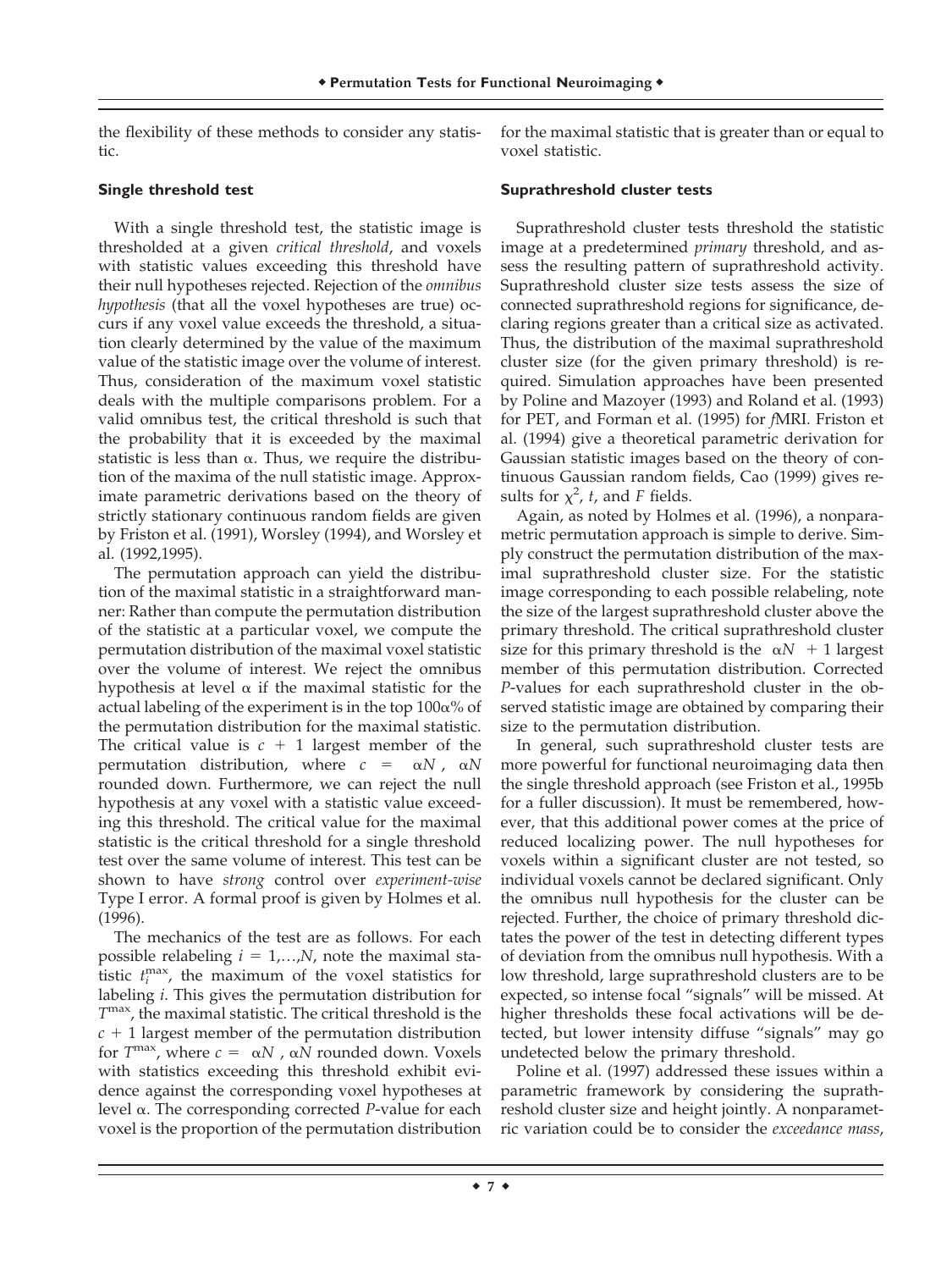the excess mass of the suprathreshold cluster, defined as the integral of the statistic image above the primary threshold within the suprathreshold cluster (Holmes, 1994; Bullmore et al., 1999). Calculation of the permutation distribution and *P*-values proceeds exactly as before.

#### **Considerations**

Before turning to example applications of the nonparametric permutation tests described above, we note some relevant theoretical issues. The statistical literature (referenced below) should be consulted for additional theoretical discussion. For issues related to the current application to functional neuroimaging, see also Holmes (1994), Holmes et al. (1996), and Arndt et al. (1996).

## **Nonparametric statistics**

First, it should be noted that these methods are neither new nor contentious. Originally expounded by Fisher (1935), Pitman (1937a–c), and later Edgington (1964, 1969a,b), these approaches are enjoying a renaissance as computing technology makes the requisite computations feasible for practical applications. Had R.A. Fisher and his peers had access to similar resources, it is possible that large areas of parametric statistics would have gone undeveloped! Modern texts on the subject include Good's *Permutation Tests* (Good, 1994), Edgington's *Randomization Tests* (Edgington, 1995), and Manly's *Randomization, Bootstrap and Monte-Carlo Methods in Biology* (Manly, 1997). Recent interest in more general resampling methods, such as the bootstrap, has further contributed to the field. For a treatise on resampling based multiple comparisons procedures, see Westfall and Young (1993).

Many standard statistical tests are essentially permutation tests. The "classic" nonparametric tests, such as the Wilcoxon and Mann-Whitney tests, are permutation tests with the data replaced by appropriate ranks, such that the critical values are only a function of sample size and can therefore be tabulated. Fisher's exact test (Fisher and Bennett, 1990), and tests of Spearman and Kendall correlations (Kendall and Gibbons, 1990), are all permutation/randomization based.

## **Assumptions**

For a valid permutation test the only assumptions required are those to justify permuting the labels. Clearly the experimental design, model, statistic and permutations must also be appropriate for the question of interest. For a randomization test the probabilistic justification follows directly from the initial randomization of condition labels to scans. In the absence of an initial randomization, permutation of the labels can be justified via weak distributional assumptions. Thus, only minimal assumptions are required for a valid test.

In contrast to parametric approaches where the statistic must have a known null distributional form, the permutation approach is free to consider any statistic summarizing evidence for the effect of interest at each voxel. The consideration of the maximal statistic over the volume of interest then deals with the multiple comparisons problem.

There are, however, additional considerations when using the non-parametric approach with a maximal statistic to account for multiple comparisons. For the single threshold test to be equally sensitive at all voxels, the (null) sampling distribution of the chosen statistic should be similar across voxels. For instance, the simple mean difference statistic used in the single voxel example could be considered as a voxel statistic, but areas where the mean difference is highly variable will dominate the permutation distribution for the maximal statistic. The test will still be valid, but will be less sensitive at those voxels with lower variability. So, although for an individual voxel a permutation test on group mean differences is equivalent to one using a two-sample *t*-statistic (Edgington, 1995), this not true in the multiple comparisons setting using a maximal statistic.

One approach to this problem is to consider multistep tests, which iteratively identify activated areas, cut them out, and continue assessing the remaining volume. These are described below, but are additionally computationally intensive. Preferable is to use a voxel statistic with approximately homogeneous null permutation distribution across the volume of interest, such as an appropriate *t*-statistic. A *t*-statistic is essentially a mean difference normalized by a variance estimate, effectively measuring the reliability of an effect. Thus, we consider the same voxel statistics for a non-parametric approach as we would for a comparable parametric approach.

## **Pseudo** *t***-statistics**

Nonetheless, we can still do a little better than a straight *t*-statistic, particularly at low degrees of freedom. In essence, a *t*-statistic is a change divided by the square root of the estimated variance of that change. When there are few degrees of freedom available for variance estimation, this variance is estimated poorly.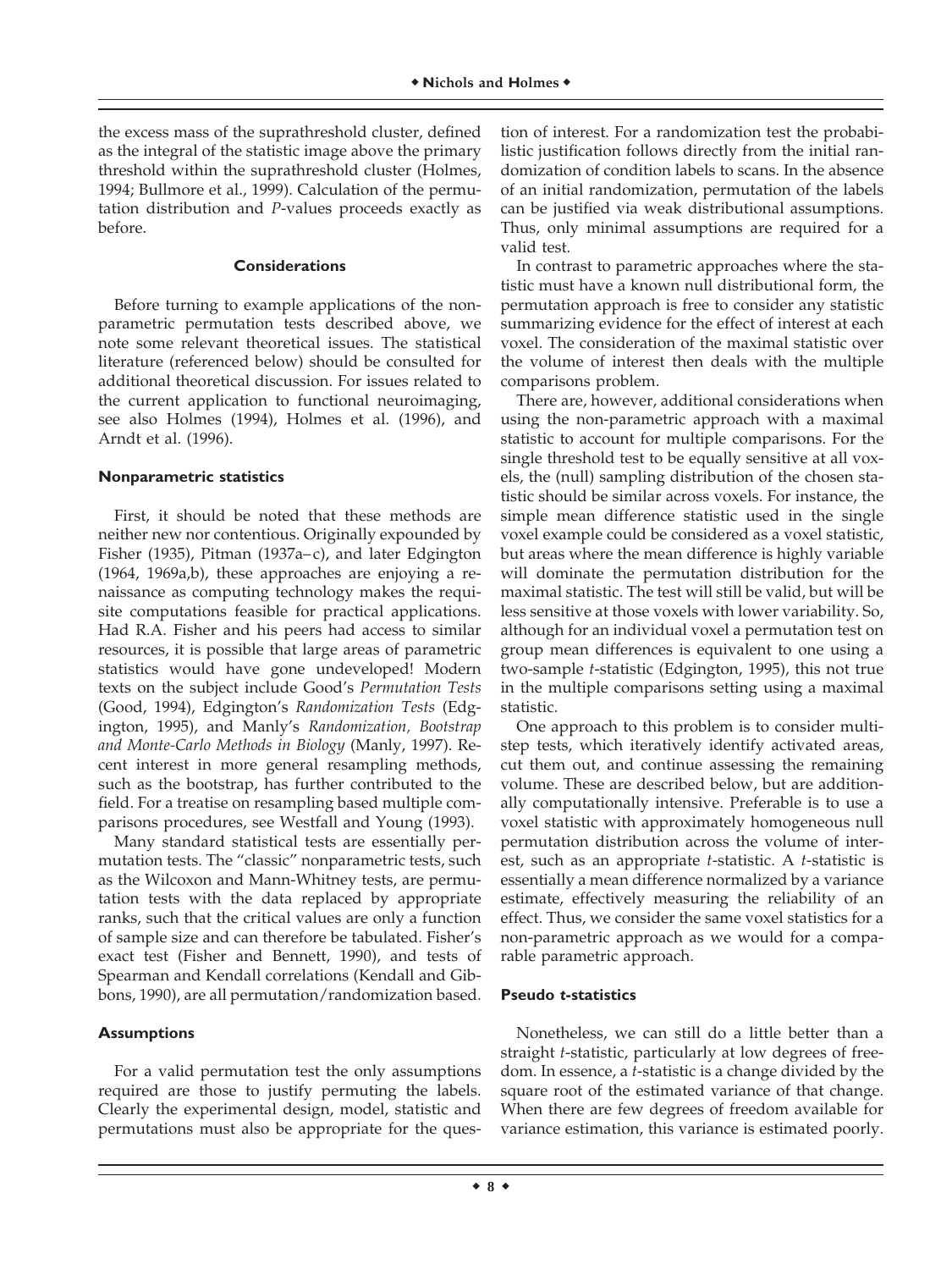Errors in estimation of the variance from voxel to voxel appear as high (spatial) frequency noise in images of the estimated variance or near-zero variance estimates, which in either case cause noisy *t*-statistic images. Given that PET and *f*MRI measure (indicators of) blood flow, physiological considerations would suggest that the variance be roughly constant over small localities. This suggests pooling the variance estimate at a voxel with those of its neighbors to give a locally pooled variance estimate as a better estimate of the actual variance. Because the model is of the same form at all voxels, the voxel variance estimates have the same degrees of freedom, and the locally pooled variance estimate is simply the average of the variance estimates in the neighborhood of the voxel in question. More generally, weighted locally pooled voxel variance estimates can be obtained by smoothing the raw variance image. The filter kernel then specifies the weights and neighborhood for the local pooling. The *Pseudo t*-statistic images formed with smoothed variance estimators are smooth. In essence the noise (from the variance image) has been smoothed, but not the signal. A derivation of the parametric distribution of the pseudo *t* requires knowledge of the variance-covariance of the voxellevel variances, and has so far proved elusive. This precludes parametric analyses using a pseudo *t*-statistic, but poses no problems for a nonparametric approach.

#### **Number of relabelings and test size**

A constraint on the permutation test is the number of possible relabelings. Because the observed labeling is always one of the *N* possible relabelings, the smallest *P*-value attainable is  $1/N$ . Thus, for a level  $\alpha = 0.05$ test to potentially reject the null hypothesis, there must be at least 20 possible labeling.

More generally, the permutation distribution is *discrete*, consisting of a finite set of possibilities corresponding to the *N* possible relabelings. Hence, any *P*-values produced will be multiples of 1/*N*. Further, the 100(1 –  $\alpha$ )<sup>th</sup> percentile of the permutation distribution, the critical threshold for a level  $\alpha$  test, may lie between two values. Equivalently,  $\alpha$  may not be a multiple of  $1/N$ , such that a *P*-value of exactly  $\alpha$ cannot be attained. In these cases, an exact test with size exactly  $\alpha$  is not possible. It is for this reason that the critical threshold is computed as the  $c + 1$  largest member of the permutation distribution, where  $c =$  $\lfloor \alpha N \rfloor$ ,  $\alpha N$  rounded down. The test can be described as *almost* exact, because the size is at most  $1/N$  less than  $\alpha$ .

#### **Approximate tests**

A large number of possible labelings is also problematic, due to the computations involved. In situations where it is not feasible to compute the statistic images for all the labelings, a subsample of labelings can be used (Dwass, 1957; Edgington, 1969a). The set of *N* possible relabelings is reduced to a more manageable *N'* consisting of the true labeling and  $N' - 1$ randomly chosen from the set of  $N - 1$  possible relabelings. The test then proceeds as before.

Such a test is sometimes known as an *approximate* permutation test, because the permutation distribution is approximated by a subsample, leading to approximate *P*-values and critical thresholds (these tests are also known as *Monte-Carlo permutation tests* or *random permutation tests*, reflecting the random selection of permutations to consider).

Despite the name, the resulting test remains exact. As might be expected from the previous section, however, using an approximate permutation distribution results in a test that is more conservative and less powerful than one using the full permutation distribution.

Fortunately, as few as 1,000 permutations can yield an effective approximate permutation test (Edgington, 1969a). For an approximate test with minimal loss of power in comparison to the full test (i.e., with high efficiency), however, one should consider rather more permutations (Jöel, 1986).

#### **Power**

Frequently, nonparametric approaches are less powerful than equivalent parametric approaches when the assumptions of the latter are true. The assumptions provide the parametric approach with additional information that the nonparametric approach must "discover." The more labelings, the better the power of the nonparametric approach relative to the parametric approach. In a sense the method has more information from more labelings, and "discovers" the null distribution assumed in the parametric approach. If the assumptions required for a parametric analysis are not credible, however, a nonparametric approach provides the only valid method of analysis.

In the current context of assessing statistic images from functional neuroimaging experiments, the prevalent Statistical Parametric Mapping techniques require a number of assumptions and involve some approximations. Experience suggests that the permutation methods described here do at least as well as the parametric methods on real (PET) data (Arndt et al.,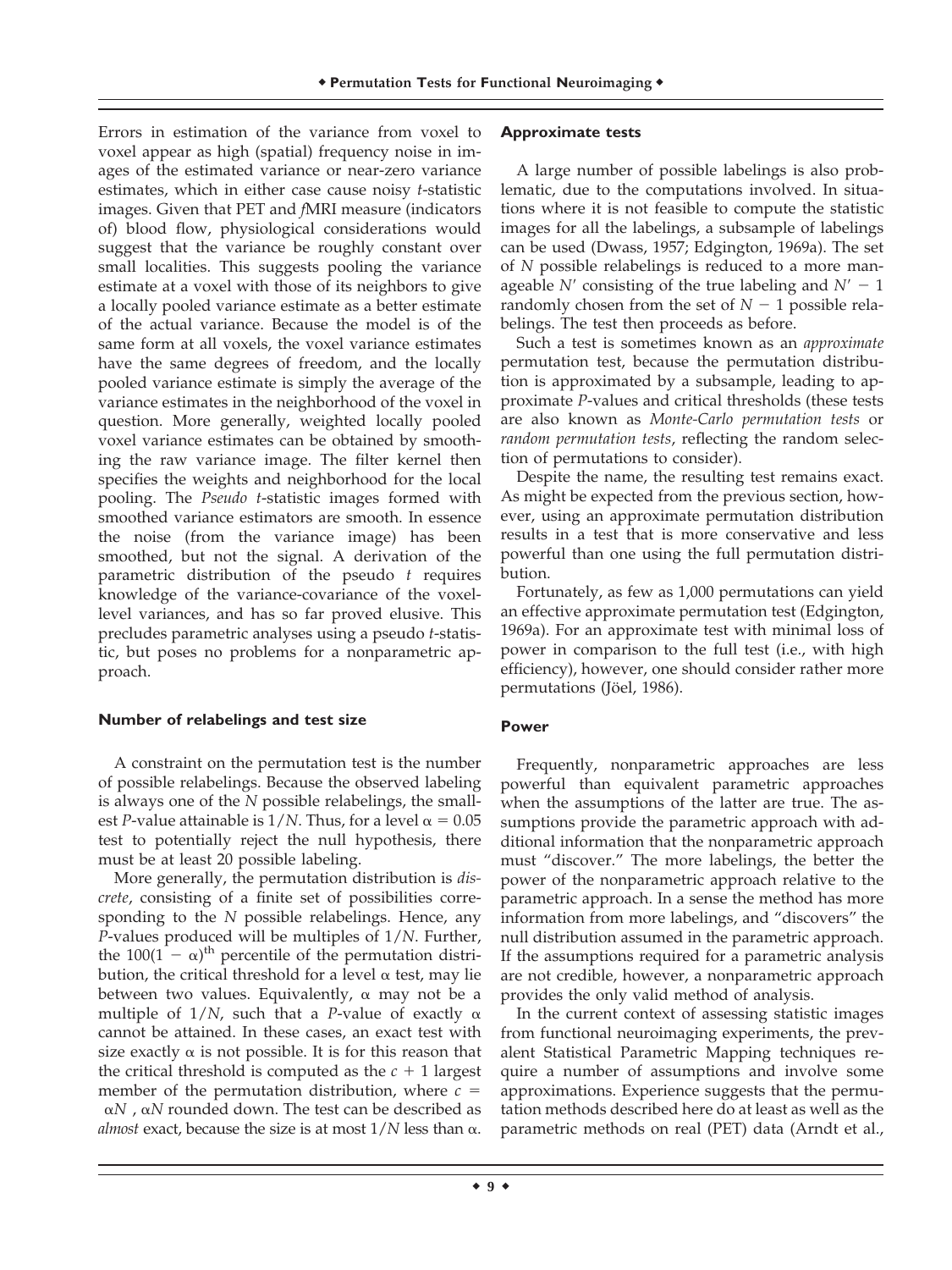1996). For noisy statistic images, such as *t*-statistic images with low degrees of freedom, the ability to consider pseudo *t*-statistics constructed with locally pooled (smoothed) variance estimates affords the permutation approach additional power (Holmes, 1994; Holmes et al., 1996).

#### **Multi-step tests**

The potential for confounds to affect the permutation distribution via the consideration of unsuitable relabelings has already been considered. Recall the above comments regarding the potential for the multiple comparison permutation tests to be differentially sensitive across the volume of interest if the null permutation distribution varies dramatically from voxel to voxel. In addition, there is also the prospect that departures from the null hypothesis influence the permutation distribution. Thus far, our nonparametric multiple comparisons permutation testing technique has consisted of a *single-step*. The null sampling distribution (given the data), is the permutation distribution of the maximal statistic computed over all voxels in the volume of interest, potentially including voxels where the null hypothesis is not true. A large departure from the null hypothesis will give a large statistic, not only in the actual labeling of the experiment, but also in other labelings, particularly those close to the true labeling. This does not affect the overall validity of the test, but may make it more conservative for voxels other than that with the maximum observed statistic.

One possibility is to consider *step-down* tests, where significant regions are iteratively identified, cut out, and the remaining volume reassessed. The resulting procedure still maintains strong control over familywise Type I error, our criteria for a test with localizing power, but will be more powerful (at voxels other that with maximal statistic). The iterative nature of the procedure, however, multiplies the computational burden of an already intensive procedure. Holmes et al. (1996) give a discussion and efficient algorithms, developed further in Holmes (1994), but find that the additional power gained was negligible for the cases studied.

Recall also the motivations for using a normalized voxel statistic, such as the *t*-statistic. An inappropriately normalized voxel statistic will yield a test differentially sensitive across the image. In these situations the step-down procedures may be more beneficial.

Further investigation of step-down methods and sequential tests more generally are certainly warranted, but are unfortunately beyond the scope of this primer.

#### **WORKED EXAMPLES**

The following sections illustrate the application of the techniques described above to three common experimental designs: single subject PET "parametric," multi-subject PET activation, and multi-subject *f*MRI activation. In each example we will illustrate the key steps in performing a permutation analysis:

1. *Null Hypothesis*

Specify the null hypothesis.

- 2. *Exchangeability* Specify exchangeability of observations under the null hypothesis.
- 3. *Statistic*

Specify the statistic of interest, usually broken down into specifying a voxel-level statistic and a summary statistic.

4. *Relabeling*

Determine all possible relabeling given the exchangeability scheme under the null hypothesis.

5. *Permutation Distribution* Calculate the value of the statistic for each relabeling, building the permutation distribution.

6. *Significance*

Use the permutation distribution to determine significance of correct labeling and threshold for statistic image.

The first three items follow from the experimental design and must be specified by the user; the last three are computed by the software, though we will still address them here. When comparable parametric analyses are available (within SPM) we will compare the permutation results to the parametric results.

## **Single Subject PET: Parametric Design**

The first study will illustrate how covariate analyses are implemented and how the suprathreshold cluster size statistic is used. This example also shows how randomization in the experimental design dictates the exchangeability of the observations.

## **Study description**

The data come from a study of Silbersweig et al. (1994). The aim of the study was to validate a novel PET methodology for imaging transient, randomly occurring events, specifically events that were shorter than the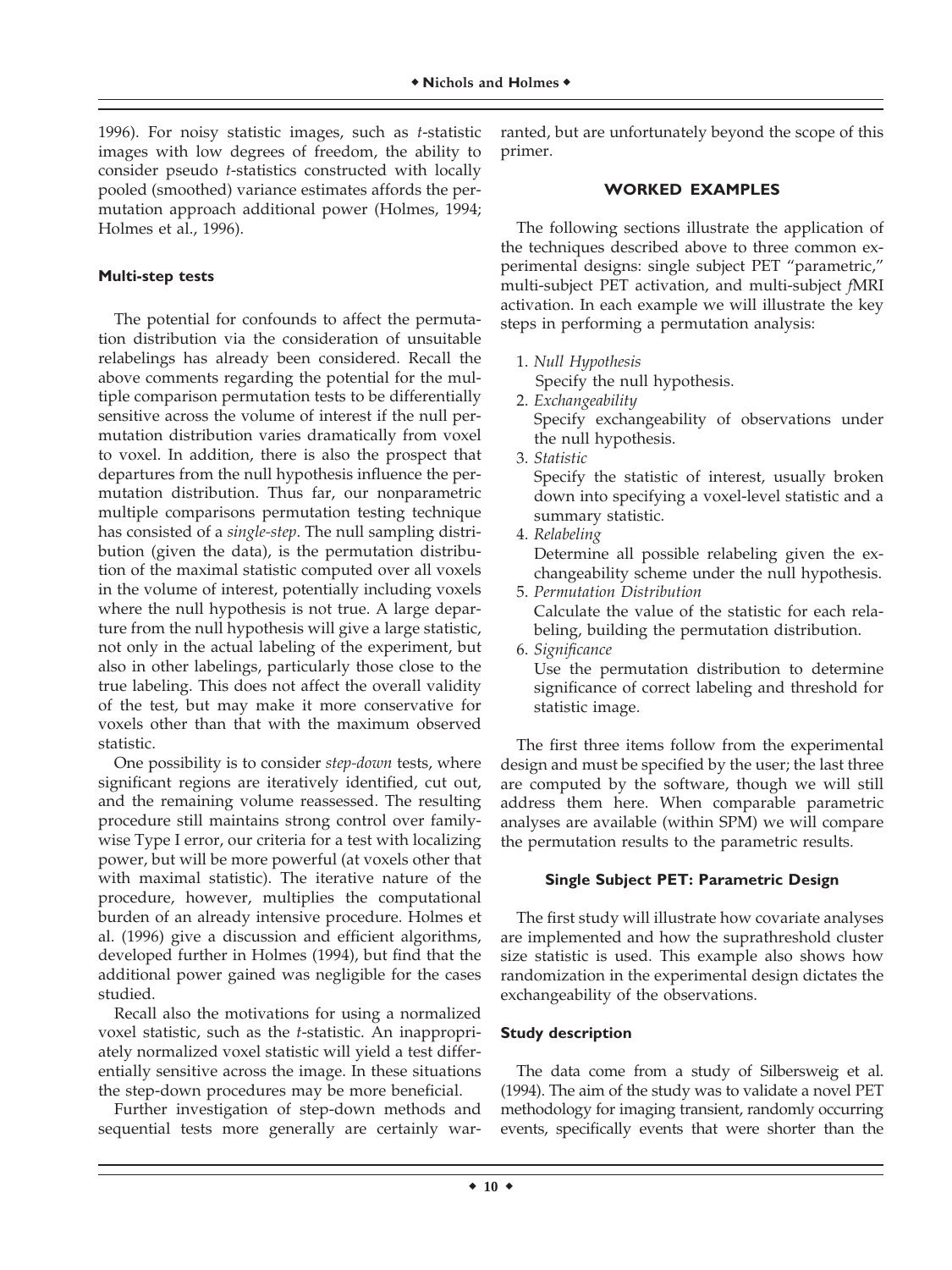duration of a scan. This work was the foundation for later work imaging hallucinations in schizophrenics (Silbersweig et al., 1995). We consider one subject from the study, who was scanned 12 times. During each scan the subject was presented with brief auditory stimuli. The proportion of each scan over which stimuli were delivered was chosen randomly, within three randomization blocks of size four. A score was computed for each scan, indicating the proportion of activity infused into the brain during stimulation. This scan activity score is our covariate of interest, which we shall refer to as DURA-TION. This is a type of parametric design, though in this context parametric refers not to a set of distributional assumptions, but rather an experimental design where an experimental parameter is varied continuously. This is in contradistinction to a factorial design where the experimental probe is varied over a small number of discrete levels.

We also have to consider the global cerebral blood flow (gCBF), which we account for here by including it as a nuisance covariate in our model. This gives a multiple regression, with the slope of the DURATION effect being of interest. Note that regressing out gCBF like this requires an assumption that there is no interaction between the score and global activity; examination of a scatter plot and a correlation coefficient of 0.09 confirmed this as a tenable assumption.

## **Null hypothesis**

Because this is a randomized experiment, the test will be a randomization test, and the null hypothesis pertains directly to the data, and no weak distributional assumptions are required:

 $\mathcal{H}_0$ : "The data would be the same whatever the DURATION."

## **Exchangeability**

Because this experiment was randomized, our choice of EB matches the randomization blocks of the experimental design, which was chosen with temporal effects in mind. The values of DURATION were grouped into 3 blocks of four, such that each block had the same mean and similar variability, and then randomized within block. Thus we have three EBs of size four.

## **Statistic**

We decompose our statistic of interest into two statistics: one voxel-level statistic that generates a statistic image, and a maximal statistic that summarizes that statistic image in a single number. An important consideration will be the degrees of freedom. The degrees of freedom is the number of observations minus the number of parameters estimated. We have one parameter for the grand mean, one parameter for the slope with DURATION, and one parameter for confounding covariate gCBF. Hence 12 observations less three parameters leaves just 9 degrees of freedom to estimate the error variance at each voxel.

## **Voxel-level statistic**

For a voxel-level statistic we always use some type of *t*-statistic. Although the nonparametric nature of the permutation tests allows the use of any statistic at a single voxel (e.g., the slope of rCBF with DURA-TION) we use the *t* because it is a standardized measure. It reflects the reliability of a change.

Analyses with fewer than about 20 degrees of freedom tend to have poor variance estimates, variance estimates that are themselves highly variable. In images of variances estimates this variability shows up as "sharpness," or high frequency noise. This study has just 9 degrees of freedom and shows has the characteristic noisy variance image (Fig. 2). The problem is that this high frequency noise propagates into the *t*-statistic image, when one would expect an image of evidence against  $\mathcal{H}_0$  to be smooth (as is the case for studies with greater degrees of freedom) because the raw images are smooth.

We can address this situation by smoothing the variance images (see section on Pseudo *t*-statistics, above), replacing the variance estimate at each voxel with a weighted average of its neighbors. Here we use weights from an 8 mm FWHM spherical Gaussian smoothing kernel. The statistic image consisting of the ratio of the slope and the square root of the smoothed variance estimate is smoother than that computed with the raw variance. At the voxel level the resulting statistic does not have a Student's *t*-distribution under the null hypothesis, so we refer to it as a *pseudo t*-statistic.

Figure 3 shows the effect of variance smoothing. The smoothed variance image creates a smoother statistic image, the pseudo *t*-statistic image. The key here is that the parametric *t*-statistic introduces high spatial frequency noise via the poorly estimated standard deviation. By smoothing the variance image we are making the statistic image more like the "signal."

## **Summary statistic**

We have a statistic image, but we need a single value that can summarize evidence against  $\mathcal{H}_0$  for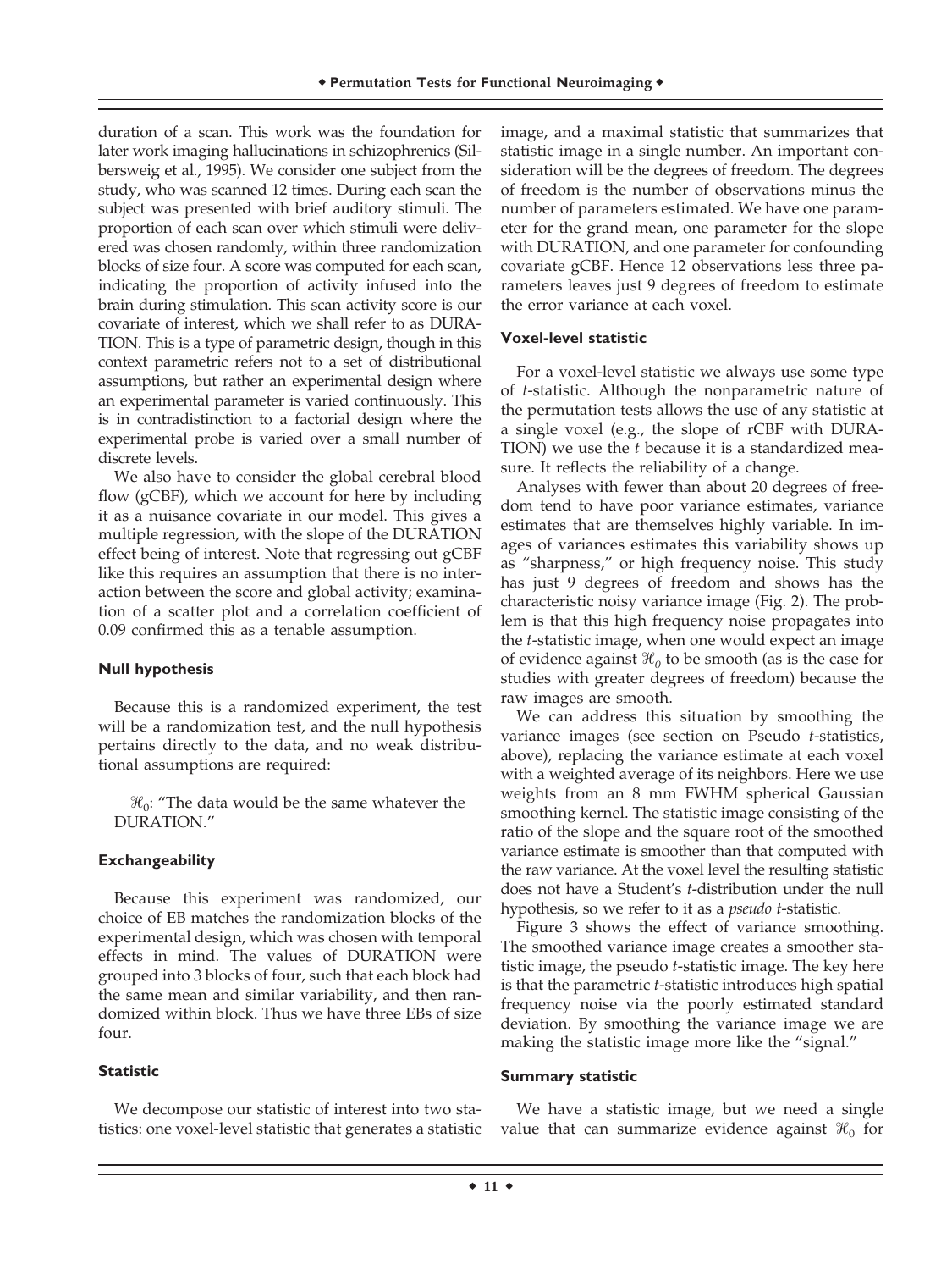

Mesh plots of parametric analysis,  $z = 0$  mm. **Upper left:** slope estimate. **Lower left:** standard deviation of slope estimate. **Right:** *t* image for DURATION. Note how the standard deviation image is much less smooth than slope image, and how *t* image is correspondingly less smooth than slope image.

each labeling. For the reasons given in the methods section, we use a maximum statistic, and in this example consider the maximum suprathreshold cluster size (max STCS).

Clusters are defined by connected suprathreshold voxels. Under the  $\mathcal{H}_0$ , the statistic image should be random with no features or structure, hence large clusters are unusual and indicate the presence of an activation. A primary threshold is used to define the clusters. The selection of the primary threshold is crucial. If set too high there will be no clusters of any size; if set to low the clusters will be too large to be useful.

#### **Relabeling enumeration**

Each of the three previous sections correspond to a choice that a user of the permutation test has to make. Those choices and the data are sufficient for an algorithm to complete the permutation test. This and the

next two sections describe the ensuing computational steps.

To create the labeling used in the experiment, the labels were divided into three blocks of four, and randomly ordered within blocks. Taking the division of the labels into the three blocks as given (it is not random), then we need to count how many ways the labels can be randomly permuted within blocks. There are 4! =  $4 \times 3 \times 2 \times 1 = 24$  ways to permute four labels, and because each block is independently randomized, there are a total of  $4!^3 = 13,824$  permutations of the labels (see Appendix D formulae).

Computations for 13,824 permutations would take a long time, so we consider an approximate test. The significance is calculated by comparing our observed statistic to the permutation distribution. With enough relabeling, a good approximation to the permutation distribution can be made; Here we use 1,000 relabelings. So, instead of 13,824 relabeling, we randomly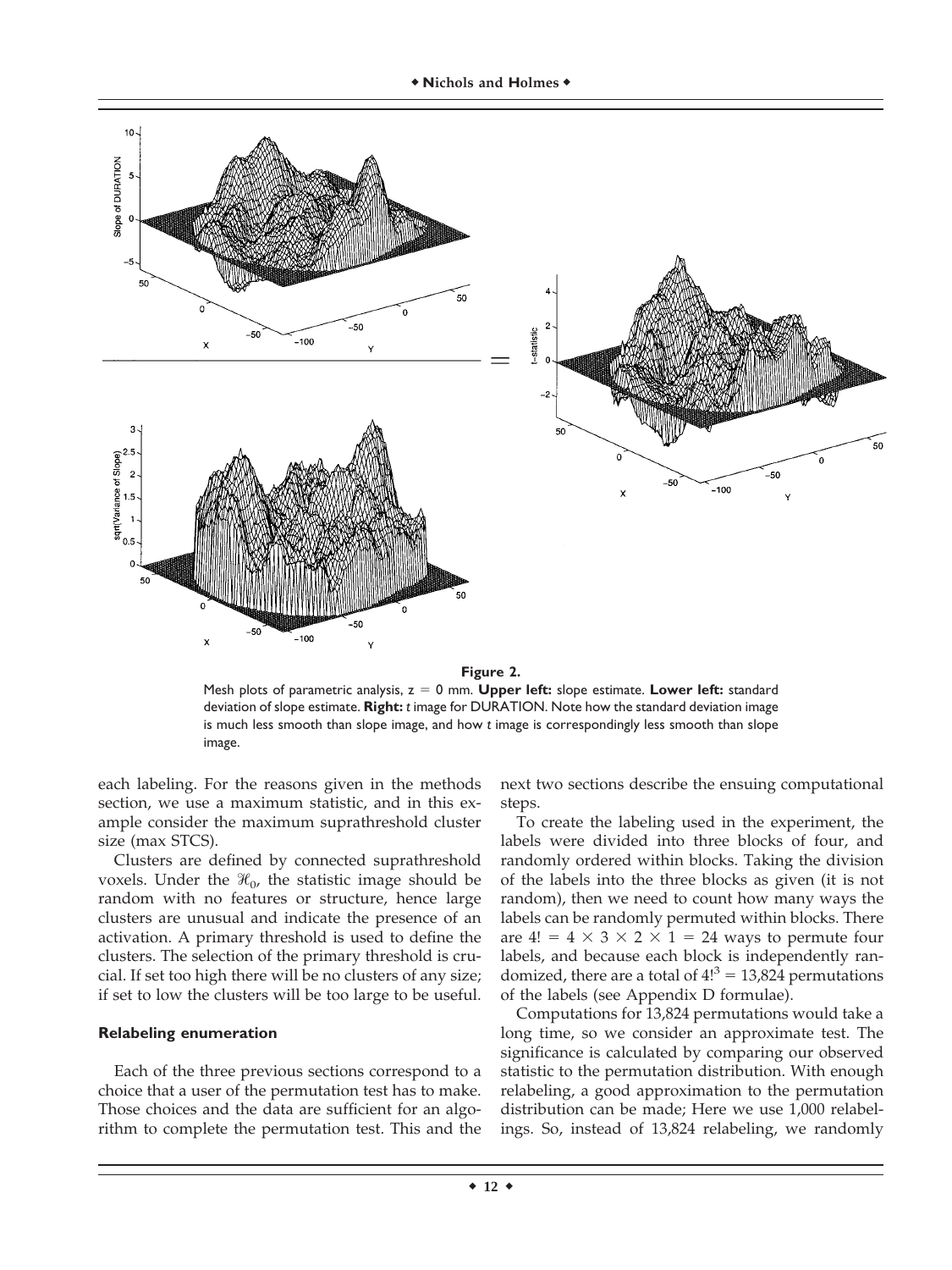

#### **Figure 3.**

Mesh plots of permutation analysis,  $z = 0$  mm. Upper left: Slope estimate. Lower left: square root of smoothed variance of slope estimate. Right: pseudo *t* image fot=r DURATION. Note that smoothness of pseudo *t* image is similar to that of the slope image (c.f. figure 2).

select 999 relabeling to compute the statistic, giving 1,000 labeling including the actual labeling used in the experiment. The *P*-values will be approximate, but the test remains exact.

#### **Permutation distribution**

For each of the 1,000 relabeling, the statistic image is computed and thresholded, and the maximal suprathreshold cluster size is recorded. For each relabeling this involves fitting the model at each voxel, smoothing the variance image, and creating the pseudo *t*statistic image. This is the most computationally intensive part of the analysis, but is not onerous on modern computing hardware. See discussion of examples for run times.

Selection of the primary threshold is not easy. For the results to be valid we need to pick the threshold before the analysis is performed. With a parametric voxel-level statistic we could use its null distribution

to specify a threshold by uncorrected *P*-value (e.g., by using *t* table). Here we cannot take this approach because we are using a nonparametric voxel-level statistic whose null distribution is not known a priori. Picking several thresholds is not valid, as this introduces a new multiple comparisons problem. We suggest gaining experience with similar datasets from post hoc analyses: apply different thresholds to get a feel for an appropriate range and then apply such a threshold to the data on hand. Using data from other subjects in this study we found 3.0 to be a reasonable primary threshold.

## **Significance threshold**

We use the distribution of max STCS to assess the overall significance of the experiment and the significance of individual clusters: The significance is the proportion of labelings that had max STCS greater than or equal to maximum of the correct labeling. Put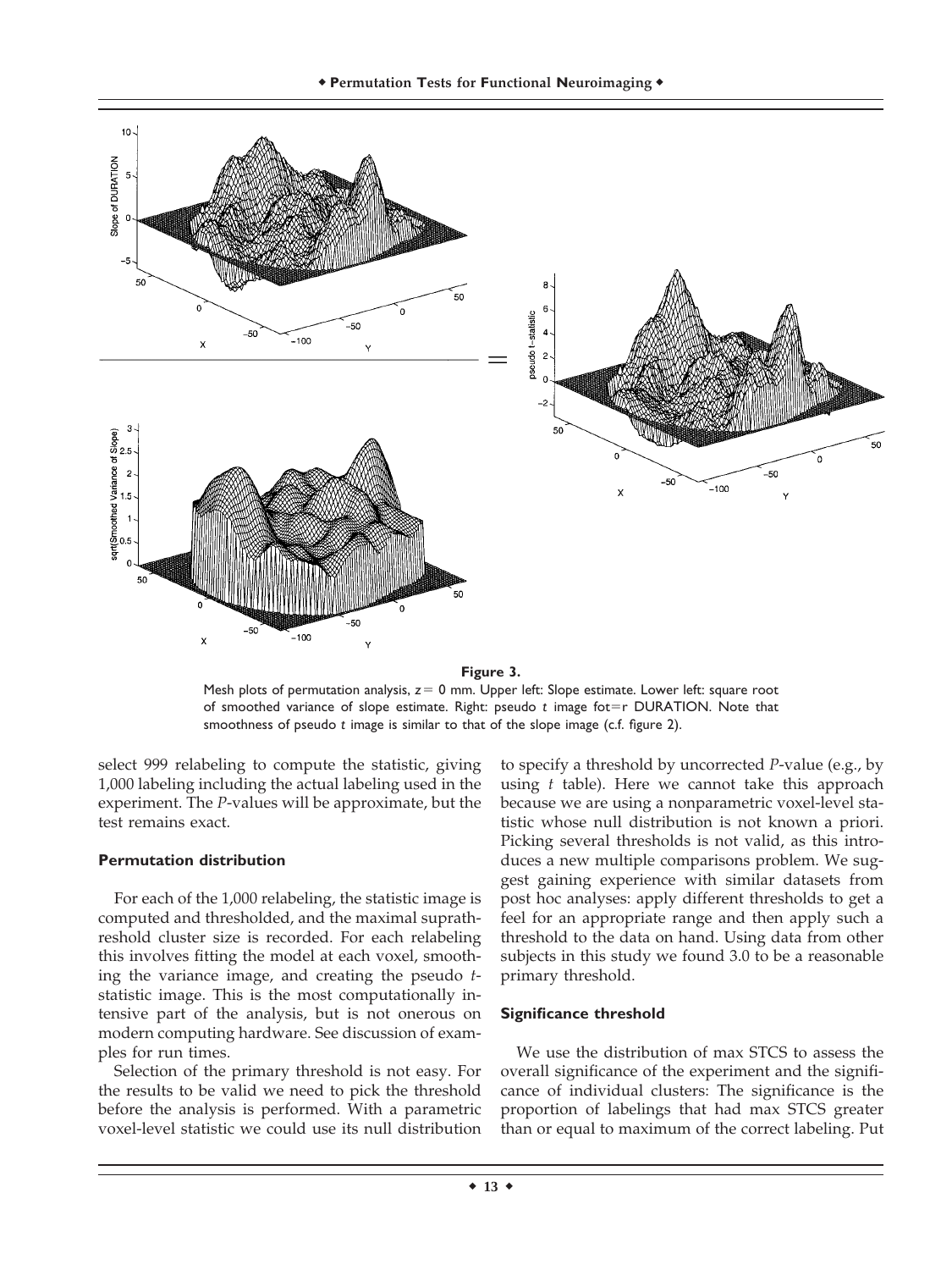

**A:** Distribution of maximum suprathreshold cluster size, threshold of 3. Dotted line shows 95<sup>th</sup> percentile. The count axis is truncated at 100 to show low-count tail; first two bars have counts 579 and 221. **B:** Maximum intensity projection image of significantly large clusters.

another way, if max STCS of the correct labeling is at or above the 95th percentile of the max STCS permutation distribution, the experiment is significant at  $\alpha =$ 0.05. Also, any cluster in the observed image with size greater than the 95th percentile is the significant at  $\alpha =$ 0.05. Because we have 1,000 labeling,  $1,000 \times 0.95 =$ 950, so the 950th largest max STCS will be our significance threshold.

## **Results**

The permutation distribution of max STCS under  $\mathcal{H}_0$  is shown in Figure 4a. Most labelings have max STCS less than 250 voxels. The vertical dotted line indicates the 95th percentile. The top 5% are spread from about 500 to 3,000 voxels.

For the correctly labeled data the max STCS is 3,101 voxels. This is unusually large in comparison to the permutation distribution. Only five labelings yield max equal to or larger than 3,101, so the *P*-value for the experiment is  $5/1,000 = 0.005$ . The 95th percentile is 462, so any suprathreshold clusters with size greater than 462 voxels can be declared significant at level 0.05, accounting for the multiple comparisons implicit in searching over the brain.

Figure 4b, is a *maximum intensity projection* (MIP) of the significant suprathreshold clusters. Only these two clusters are significant, that is, there are no other suprathreshold clusters larger than 462 voxels. These

two clusters cover the bilateral auditory (primary and associative) and language cortices. They are 3,101 and 1,716 voxels in size, with *P*-values of 0.005 and 0.015, respectively. Because the test concerns suprathreshold clusters it has no localizing power: Significantly large suprathreshold clusters contain voxels with a significant experimental effect, but the test does not identify them.

## **Discussion**

The nonparametric analysis presented here uses maximum STCS for a pseudo *t*-statistic image. Because the distribution of the pseudo *t*-statistic is not known, the corresponding primary threshold for a parametric analysis using a standard *t*-statistic cannot be computed. This precludes a straightforward comparison of this nonparametric analysis with a corresponding parametric analysis such as that of Friston et al. (1994).

Although the necessity to choose the primary threshold for suprathreshold cluster identification is a problem, the same is true for parametric approaches. The only additional difficulty occurs with pseudo *t*statistic images, when specification of primary thresholds in terms of upper tail probabilities from a Students' *t*-distribution is impossible. Further, parametric suprathreshold cluster size methods (Friston et al., 1994; Poline et al., 1997) utilize asymptotic distribu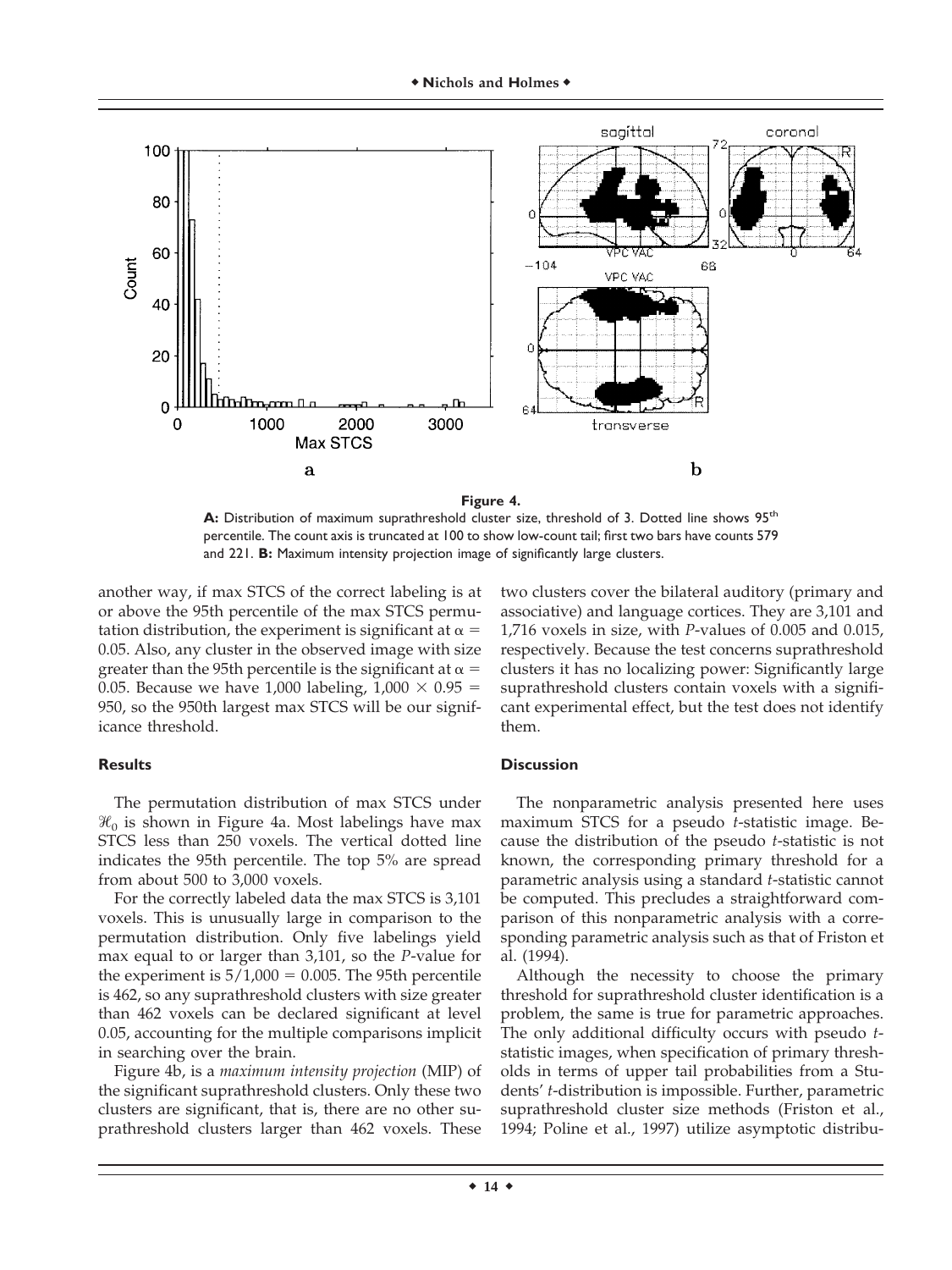tional results, and therefore require high primary thresholds. The nonparametric technique is free of this constraint, giving exact *P*-values for any primary threshold (although very low thresholds are undesirable due to the large suprathreshold clusters expected and consequent poor localization of an effect).

Although only suprathreshold cluster size has been considered, any statistic summarizing a suprathreshold cluster could be considered. In particular an exceedance mass statistic could be employed.

#### **Multi-Subject PET: Activation**

For the second example consider a multi-subject, two condition activation experiment. We will use a standard *t*-statistic with a single threshold test, enabling a direct comparison with the standard parametric random field approach.

## **Study description**

Watson et al. (1993) localized the region of visual cortex sensitive to motion, area MT/V5, using high resolution 3D PET imaging of 12 subjects. These the data were analyzed by Holmes et al. (1996), using proportional scaling global flow normalization and a repeated measures pseudo *t*-statistic. We consider the same data here, but use a standard repeated measures *t*-statistic, allowing direct comparison of parametric and nonparametric approaches.

The visual stimulus consisted of randomly placed rectangles. During the baseline condition the pattern was stationary, whereas during the active condition the rectangles smoothly moved in independent directions. Before the experiment, the 12 subjects were randomly allocated to one of two scan condition presentation orders in a balanced randomization. Thus six subjects had scan conditions ABABABABABAB, the remaining six having ABABABABABAB, which we'll refer to as AB and BA orders, respectively.

## **Null hypothesis**

In this example the labels of the scans as A and B are allocated by the initial randomization, so we have a randomization test, and the null hypothesis concerns the data directly:

 $\mathcal{H}_0$ : For each subject, the experiment would have yielded the same data were the conditions reversed.

Note that it is not that the data itself is exchangeable, as the data is fixed. Rather, the labels are the observed random process and, under the null hypothesis, the distribution of any statistic is unaltered by permutations of the labels.

## **Exchangeability**

Given the null hypothesis, exchangeability follows directly from the initial randomization scheme. The experiment was randomized at the subject level, with six AB and six BA labels randomly assigned to the 12 subjects. Correspondingly, the labels are exchangeable subject to the constraint that they could have arisen from the initial randomization scheme. Thus we consider all permutations of the labels that result in six subjects having scans labeled AB, and the remaining six AB. The initial randomization could have resulted in any six subjects having the AB condition presentation order (the remainder being BA), and under the null hypothesis the data would have been the same, hence exchangeability.

## **Statistic**

Note that the permutations arrived at above permute across subjects, such that subject-to-subject differences in activation (expressed through the as yet unspecified statistic) will be represented in the permutation distribution. Because subject-to-subject differences in activation will be present in the permutation distribution, we must consider a voxel statistic that accounts for such inter-subject variability, as well as the usual intra-subject (residual) error variance. Thus we must use a *random effects* model incorporating a random subject by condition interaction term (many published analyses of multi-subject and group comparison experiments have not accounted for variability in activation from subject-to-subject, and used fixed effects analyses).

## **Voxel-level statistic**

Fortunately, a random effects analysis can be easily effected by collapsing the data within subject and computing the statistic across subjects (Worsley et al., 1991; Holmes and Friston, 1999). In this case the result is a repeated measures *t*-statistic after proportional scaling global flow normalization: Each scan is proportionally scaled to a common global mean of 50; each subjects data is collapsed into two average images, one for each condition; a paired *t*-statistic is computed across the subjects' "rest"–"active" pairs of average images. By com-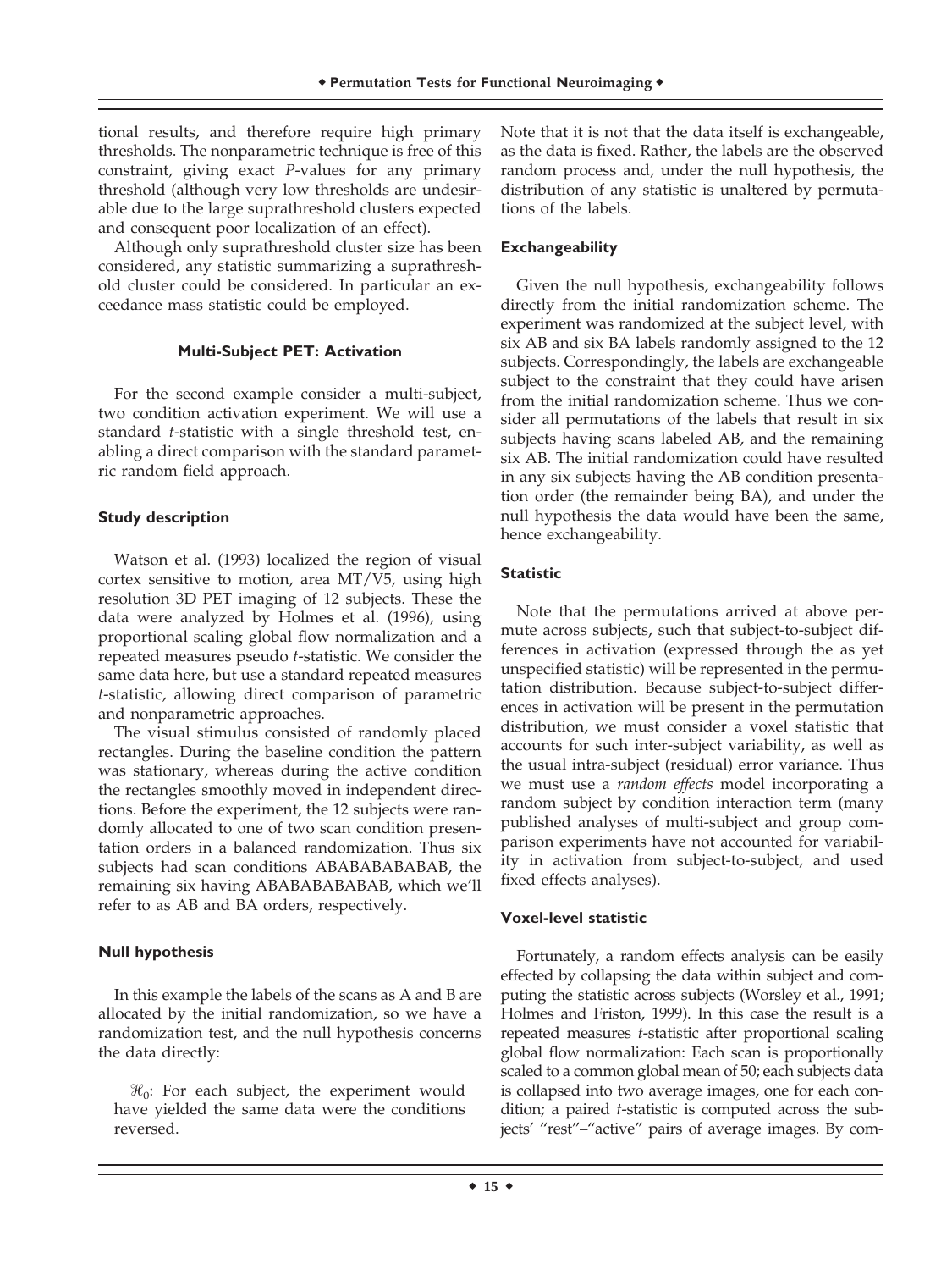

**A:** Permutation distribution of maximum repeated measures *t*-statistic. Dotted line indicates the 5% level corrected threshold. **B:** Maximum intensity projection of *t*-statistic image, thresholded at critical threshold for 5% level permutation test analysis of 8.401.

puting this paired *t*-statistic on the collapsed data, both the inter-subject and intra-subject (error) components of variance are accounted for appropriately. Because there are 12 subjects there are 12 pairs of average condition images, and the *t*-statistic has 11 degrees of freedom. With just 11 degrees of freedom we anticipate the same problems with noisy variance images as in the previous examples, but to make direct comparisons with a parametric approach, we will not consider variance smoothing and pseudo *t*-statistics for this example.

## **Summary statistic**

To consider a single threshold test over the entire brain, the appropriate summary statistic is the maximum *t*-statistic.

## **Relabeling enumeration**

This example is different from the previous one in that we permute across subjects instead of across replications of conditions. Here our EB is not in units of scans, but subjects. The EB size here is 12 subjects, because the six AB and six BA labels can be permuted freely amongst the 12 subjects. There are 12  $\binom{2}{6}$  $=\frac{12!}{6!(12-6)!}$  = 924 ways of choosing six of the 12 subjects to have the AB labeling. This is a sufficiently small number of permutations to consider a complete enumeration.

Note that although it might be tempting to consider permuting labels within subjects, particularly in the permutation setting when there is no initial randomization dictating the exchangeability, the bulk of the permutation distribution is specified by these between-subject permutations. Any within-subject permutations just flesh out this framework, yielding little practical improvement in the test at considerable computational cost.

## **Permutation distribution**

For each of the 924 labelings we calculate the maximum repeated measures *t*-statistic, resulting in the permutation distribution shown in Figure 5a. Note that for each possible labeling and *t*-statistic image, the opposite labeling is also possible, and gives the negative of the *t*-statistic image. Thus, it is only necessary to compute *t*-statistic images for half of the labelings, and retain their maxima and minima. The permutation distribution is then that of the maxima for half the relabeling concatenated with the negative of the corresponding minima.

## **Significance threshold**

As before, the 95th percentile of the maximum *t* distribution provides both a threshold for omnibus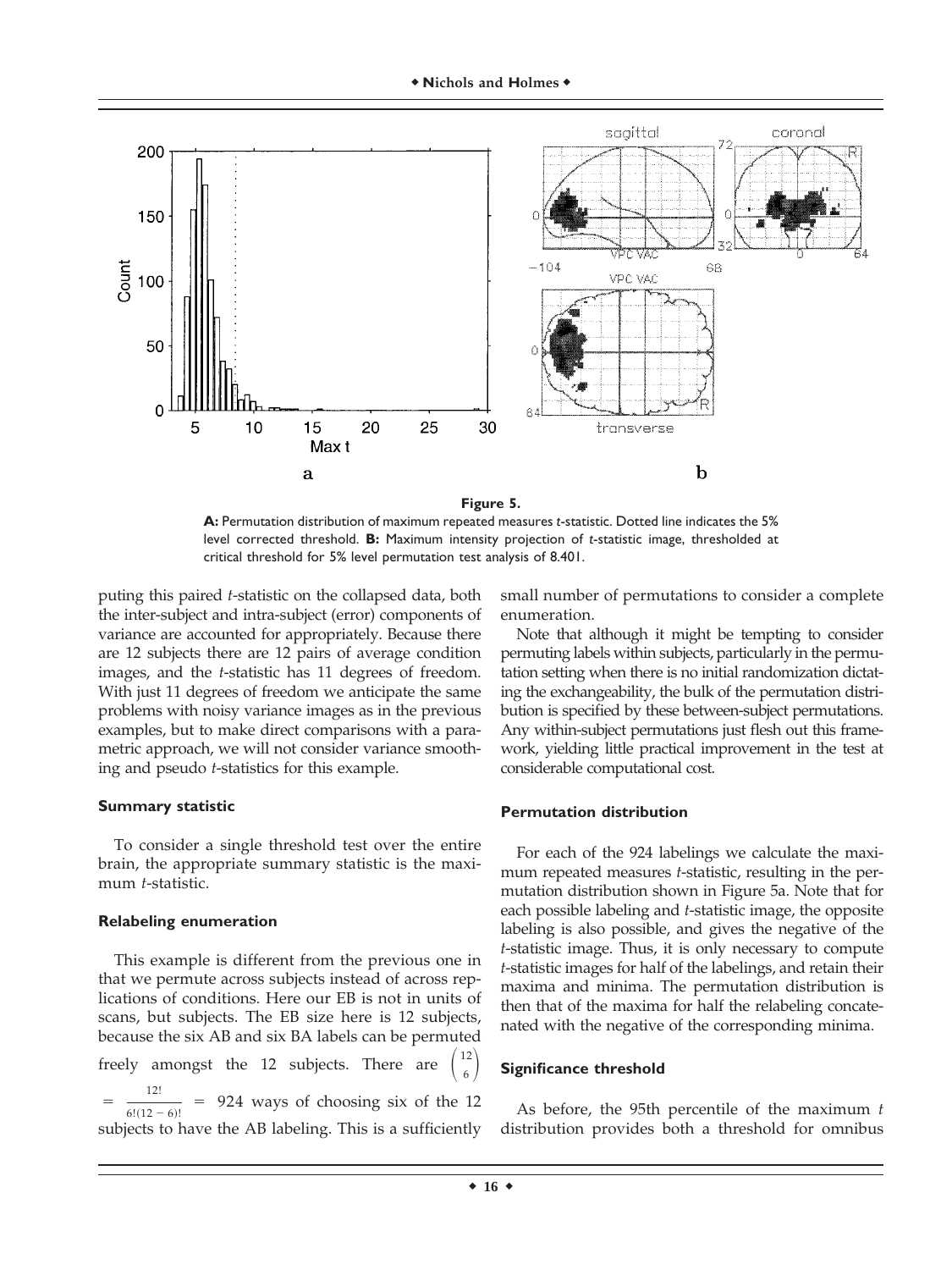

**A:** Test significance  $(\alpha)$  levels plotted against critical thresholds, for nonparametric and parametric analyses. **B:** Maximum intensity projection of *t* image, thresholded at parametric 5% level critical threshold of 11.07.

experimental significance and a voxel-level significance threshold appropriate for the multiple comparisons problem. With 924 permutations, the 95th percentile is at  $924 \times 0.05 = 46.2$ , so the critical threshold is the 47th largest member of the permutation distribution. Any voxel with intensity greater than this threshold can be declared significant at the 0.05 level.

#### **Results**

Figure 5a shows the permutation distribution of the maximum repeated measures *t*-statistic. Most maxima lie between about 4 and 9, though the distribution is skewed in the positive direction.

The outlier at 29.30 corresponds to the observed *t*statistic, computed with correctly labeled data. Because no other labelings are higher, the *P*-value is  $1/924 =$ 0.0011. The 47th largest member of the permutation distribution is 8.40, the critical threshold (marked with a dotted vertical line on the permutation distribution). The *t*-statistic image thresholded at this critical value is shown in Figure 5b. There is a primary region of 1,424 significant voxels covering the V1/V2 region, flanked by two secondary regions of 23 and 25 voxels corresponding to area V5, plus six other regions of 1 or 2 voxels.

For a *t*-statistic image of 43,724 voxels of size 2  $\times$ 2  $\times$  4 mm, with an estimated smoothness of 7.8  $\times$  $8.7 \times 8.7$  mm, the parametric theory gives a 5% level critical threshold of 11.07, substantially higher than

the corresponding 4.61 of the nonparametric result. The thresholded image is shown in Figure 6b. The image is very similar to the nonparametric image (Fig. 5b), with the primary region having 617 voxels, with two secondary regions of 7 and 2 voxels. Another parametric result is the well-known, but conservative Bonferroni correction; here it specifies a  $\alpha$ -0.05 threshold of 8.92 that yields a primary region of 1,212 voxels and 5 secondary regions with a total of 48 voxels. In Figure 6a we compare these three approaches by plotting the significance level vs. the threshold. The critical threshold based on the expected Euler characteristic (Worsley et al., 1995) for a *t*-statistic image is shown as a dot-dash line and the critical values for the permutation test is shown as a solid line. For a given test level (a horizontal line), the test with the smaller threshold has the greater power. At all thresholds in this plot the nonparametric threshold is below the random field threshold, though it closely tracks the Bonferroni threshold below the 0.05 level. Thus the random field theory appears to be quite conservative here.

#### **Discussion**

This example again demonstrates the role of the permutation test as a reference for evaluating other procedures, here the parametric analysis of Friston et al. (1995b). The *t* field results are conservative for low degrees of freedom and low smoothness (Holmes,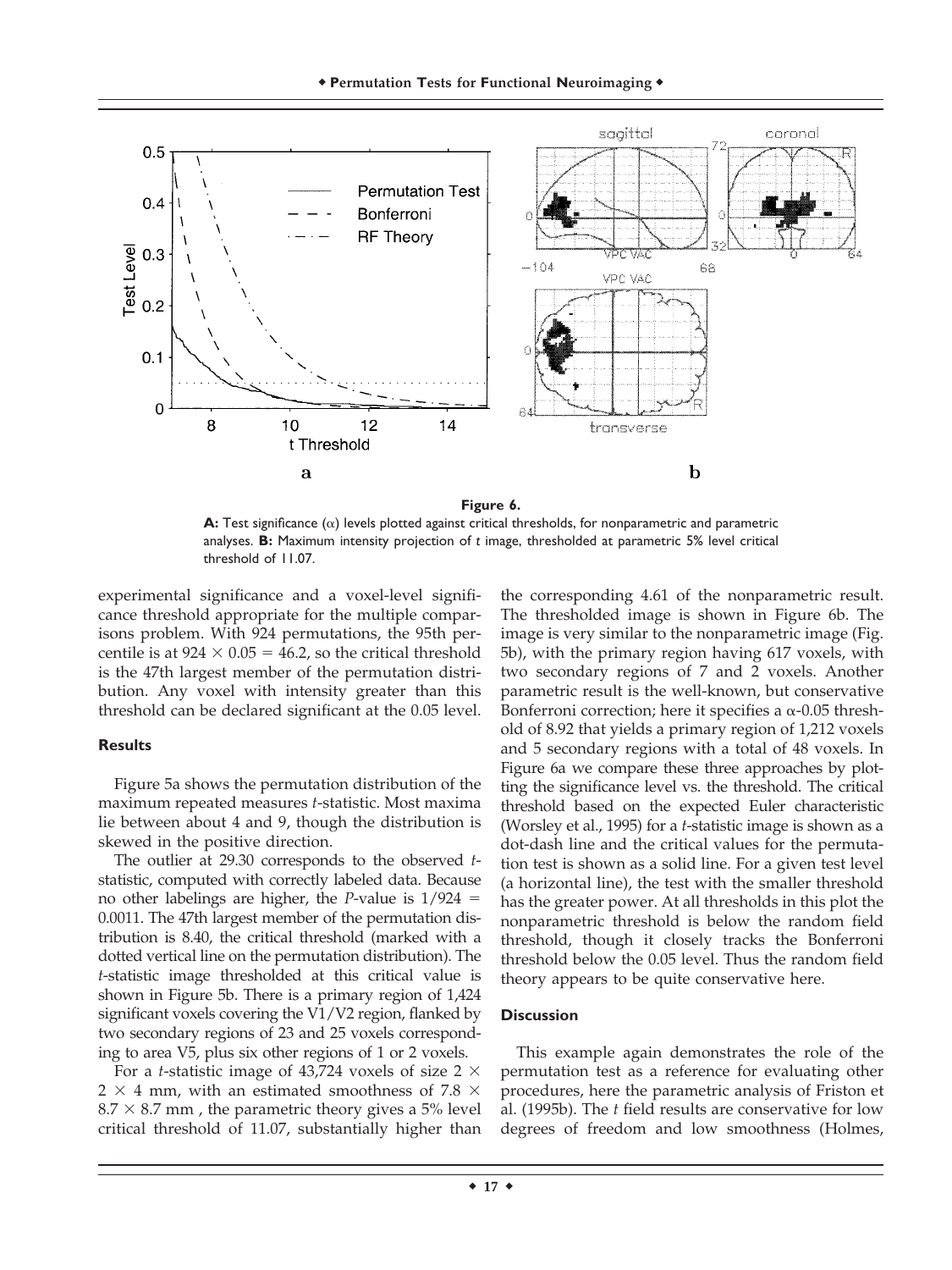1994; Stoeckl et al., 2001); the striking difference between the nonparametric and random field thresholds makes this clear.

Figure 6a provides a very informative comparison between the two methods. For all typical test sizes  $(\alpha \le 0.05)$ , the nonparametric method specifies a lower threshold than the parametric method. For these data, this is exposing the conservativeness of the *t* field results. For lower thresholds the difference between the methods is even greater, though this is anticipated because the parametric results are based high threshold approximations.

#### **Multi-Subject** *f***MRI: Activation**

For this third and final example, consider a multi-subject *f*MRI activation experiment. We will perform a permutation test so that we can make inference on a population, in contrast to a randomisation test. We will use a smoothed variance *t*-statistic with a single threshold test and will make qualitative and quantitative comparisons with the corresponding parametric results.

Before discussing the details of this example, we note that *f*MRI data presents a special challenge for nonparametric methods. Because *f*MRI data exhibits temporal autocorrelation (Smith et al., 1999), an assumption of exchangeability of scans within subject is not tenable. To analyze a group of subjects for population inference, however, we need only assume exchangeability of subjects. Therefore, although intrasubject *f*MRI analyses are not straightforward with the permutation test, multisubject analyses are.

#### **Study description**

Marshuetz et al. (2000) studied order effects in working memory using *f*MRI. The data were analyzed using a random effects procedure (Holmes and Friston, 1999), as in the last example. For *f*MRI, this procedure amounts to a generalization of the repeated measures *t*-statistic.

There were 12 subjects, each participating in eight *f*MRI acquisitions. There were two possible presentation orders for each block, and there was randomization across blocks and subjects. The TR was two seconds, with a total of 528 scans collected per condition. Of the study's three conditions we only consider two, item recognition and control. For item recognition, the subject was presented with five letters and, after a two second interval, presented with a probe letter. They were to respond "yes" if the probe letter was among the five letters and "no" if it was not. In the control condition they were presented with five X's and, two

seconds later, presented with either a "y" or a "n"; they were to press "yes" for y and "no" for n.

Each subject's data was analyzed, creating a difference image between the item recognition and control effects. These images were analyzed with a one-sample *t*-test, yielding a random effects analysis that accounts for intersubject differences.

#### **Null hypothesis**

This study used randomization within and across subject and hence permits the use of a randomization test. Although randomization tests require no distributional assumptions, they only make a statement about the data at hand. To generalize to a population we need to use a permutation test.

The permutation test considers the data to be a random realization from some distribution, which is the same approach used in a parametric test (except that a particular parametric distribution, usually a normal, is specified). This is in distinction to the randomization test used in the last two examples, where the data is fixed and we use the randomness of the experimental design to perform the test. Although the machinery of the permutation and randomization tests are the same, the assumptions and scope of inference differ.

Each subject has an image expressing the item recognition effect, the difference of the item and control condition estimates. We make the weak distributional assumption that the values of the subject difference images at any given voxel (across subjects) are drawn from a symmetric distribution (the distribution may be different at different voxels, provided it is symmetric). The null hypothesis is that these distributions are centered on zero:

 $\mathcal{H}_0$ : The symmetric distributions of the (voxel values of the) subjects' difference images have zero mean.

## **Exchangeability**

The conventional assumption of independent subjects implies exchangeability, and hence a single EB consisting of all subjects.

We consider subject labels of "+1" and " $-1$ ," indicating an unflipped or flipped sign of the data. Under the null hypothesis, we have data symmetric about zero, and hence for a particular subject the sign of the observed data can be flipped without altering its distribution. With exchangeable subjects, we can flip the signs of any or all subjects' data and the joint distribution of all of the data will remain unchanged.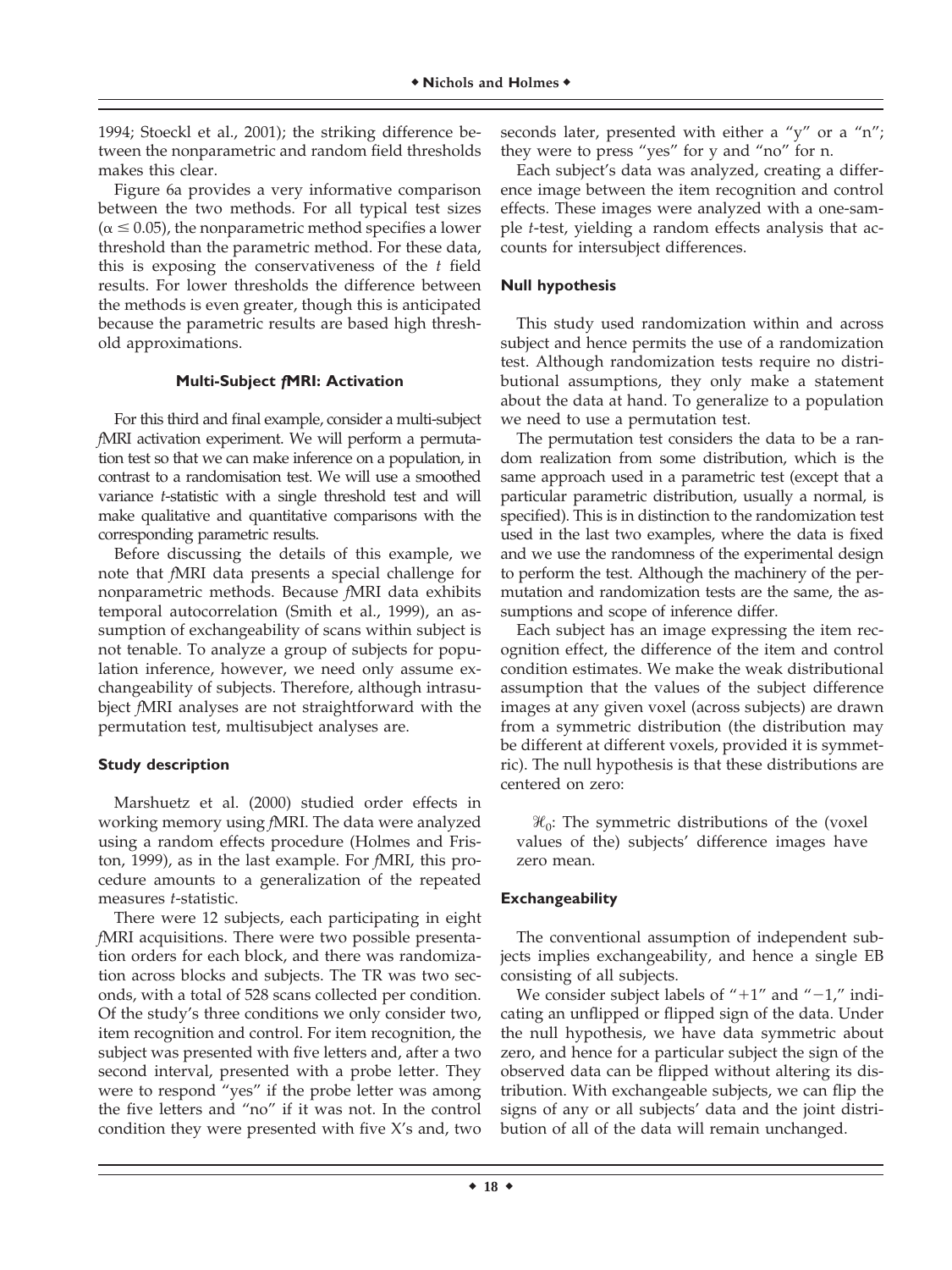#### Pseudo-t Permutation Distribution

#### $Pseudo-t$  Nonparametric Threshold



#### $t$  — Nonparametric Threshold

 $\mathbf c$ 





- Random Field Threshold





ŧ.

 $\overline{\mathbf{d}}$ 

## **Statistic**

In this example we use a single threshold test.

## **Voxel-level statistic**

**Figure 7. A:** Permutation distribution of maximum repeated measures *t* statistic. Dotted line indicates the 5% level corrected threshold. **B:** Maximum intensity projection of pseudo *t* statistic image threshold at 5% level, as determined by permutation distribution. **C:** Maximum intensity projection of *t* statistic image threshold at 5% level as determined by permutation distribution. **D:** Maximum intensity projection of *t* statistic image threshold at 5% level as determined by random field theory.

As noted above, this analysis amounts to a one-sample *t*-test on the first level images, testing for a zero-mean effect across subjects. Because we will have only 11 degrees of freedom we will use a pseudo *t*-test. We used a variance smoothing of 4 mm FWHM, comparable to the original within subject smoothing. In our experience, the use of any variance smoothing is more important than the particular magnitude (FWHM) of the smoothing.

#### **Summary statistic**

Again we are interested in searching over the whole brain for significant changes, hence we use the maximum pseudo *t*.

#### **Relabeling enumeration**

Based on our exchangeability under the null hypothesis, we can flip the sign on some or all of our subjects' data. There are  $2^{12} = 4,096$  possible ways of assigning either "+1" or " $-1$ " to each subject.

#### **Permutation distribution**

For each of the 4,096 relabelings, we computed a pseudo *t*-statistic image and noted the maximum over the image, yielding the distribution in Figure 7a. As in the last example, we have a symmetry in these labels; we need only compute 2,048 statistic images and save both the maxima and minima.

#### **Significance threshold**

With 4,096 permutations the 95th percentile is  $4,096 \times 0.05 = 452.3$ , and hence the 453rd largest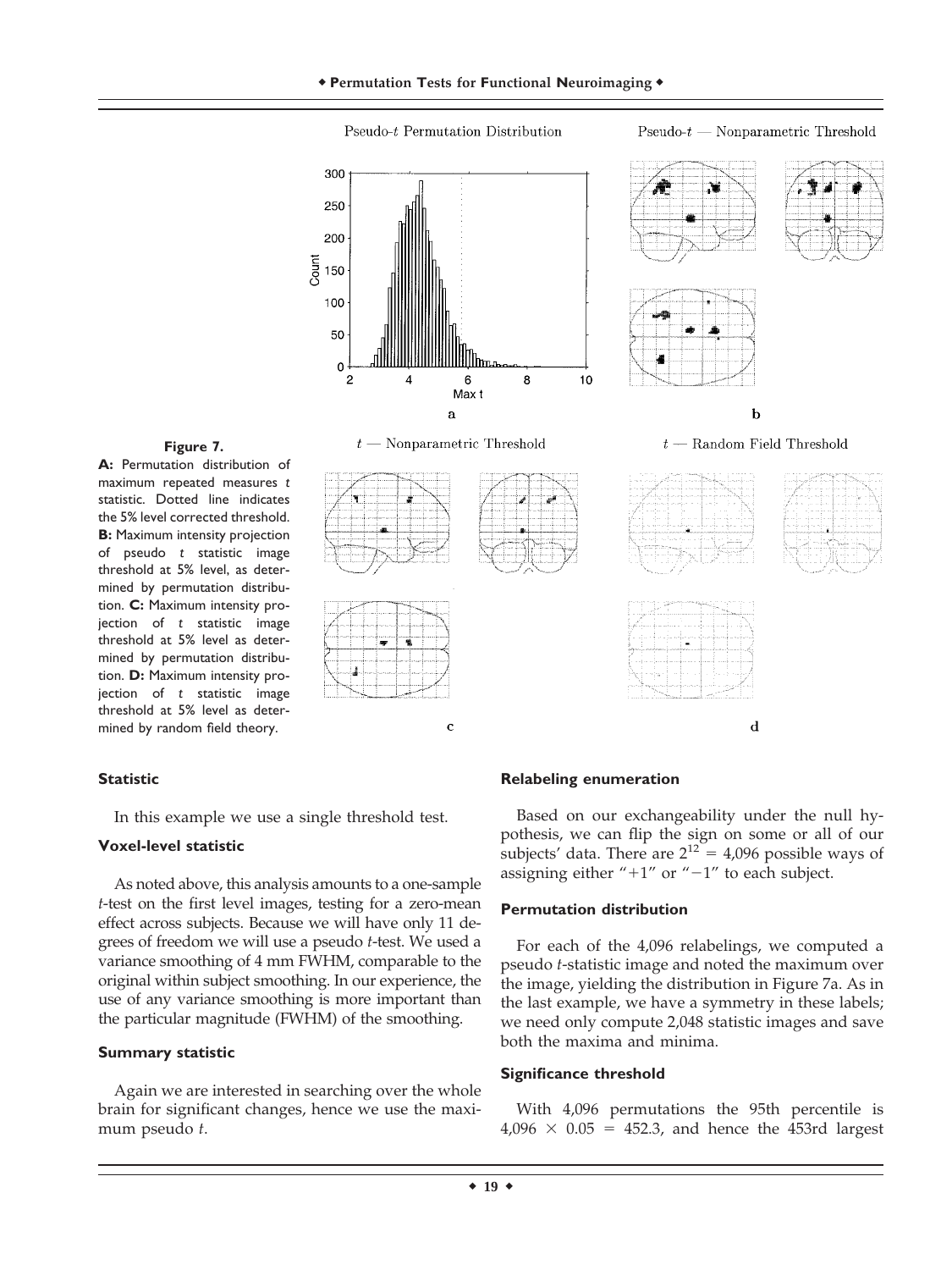| Statistic |                     | Minimum                | Number of<br>significant<br>voxels | Corrected threshold |          |
|-----------|---------------------|------------------------|------------------------------------|---------------------|----------|
|           | Inference<br>method | corrected<br>$P$ value |                                    |                     | Pseudo-t |
|           | Random field        | 0.0062646              |                                    | 9.870               |          |
|           | Bonferroni          | 0.0025082              |                                    | 9.802               |          |
|           | Permutation         | 0.0002441              | 58                                 | 7.667               |          |
| Pseudo-t  | Permutation         | 0.0002441              | 312                                |                     | 5.763    |

**TABLE I. Comparison of four inference methods for the item recognition fMRI data\***

\* The minimum corrected *P*-value and number of significant voxels give an overall measure of sensitivity; corrected thresholds can only be compared within statistic type. For this data, the Bonferroni and random field results are very similar, and the nonparametric methods are more powerful. The nonparametric *t* method detects 10 times as many voxels as the parametric method, and the nonparametric pseudo-*t* detects 60 times as many.

maxima defines the 0.05 level corrected significance threshold.

#### **Results**

The permutation distribution of the maxim pseudo*t*-statistics under  $\mathcal{H}_0$  is shown in Figure 7a. It is centered around 4.5 and is slightly skewed positive; all maxima are found between about 3 and 8.

The correctly labeled data yielded the largest maximum, 8.471. Hence the overall significance of the experiment is  $1/4,096 = 0.0002$ . The dotted line indicates the 0.05 corrected threshold, 5.763. Figure 7b shows the thresholded MIP of significant voxels. There are 312 voxels in 8 distinct regions; in particular there is a pair of bilateral posterior parietal regions, a left thalamus region and an anterior cingulate region; these are typical of working memory studies (Marshuetz et al., 2000).

It is informative to compare this result to the traditional *t*-statistic, using both a nonparametric and parametric approach to obtain corrected thresholds. We reran this nonparametric analysis using no variance smoothing. The resulting thresholded data is shown in Figure 7c; there are only 58 voxels in 3 regions that exceeded the corrected threshold of 7.667. Using standard parametric random field methods produced the result in Figure 7d. For 110,776 voxels of size 2  $\times$  2  $\times$ 2 mm, with an estimated smoothness of  $5.1 \times 5.8 \times 6.9$ mm, the parametric theory finds a threshold of 9.870; there are only 5 voxels in 3 regions above this threshold. Note that only the pseudo-*t*-statistic detects the bilateral parietal regions. Table I summaries the three analyses along with the Bonferroni result.

## **Discussion**

In this example we have demonstrated the utility of the nonparametric method for intersubject *f*MRI analyses. Based solely on independence of the subjects and symmetric distribution of difference images under the null hypothesis, we can create a permutation test that yields inferences on a population.

Intersubject *f*MRI studies typically have few subjects, many fewer than 20 subjects. By using the smoothed variance *t*-statistic we have gained sensitivity relative to the standard *t*-statistic. Even with the standard *t*-statistic, the nonparametric test proved more powerful, detecting 5 times as many voxels as active. Although the smoothed variance *t* can increase sensitivity, it does not overcome any limitations of the *face* validity of an analysis based on only 12 subjects.

We note that this relative ranking of sensitivity (nonparametric pseudo-*t*, nonparametric *t*, parametric *t*) is consistent with the other second level datasets we have analyzed. We believe this is due to a conservativeness of the random field method under low degrees of freedom, not just to low smoothness.

#### **Discussion of Examples**

These examples have demonstrated the nonparametric permutation test for PET and *f*MRI with a variety of experimental designs and analyses. We have addressed each of the steps in sufficient detail to follow the algorithmic steps that the software performs. We have shown how that the ability to utilize smoothed variances via a pseudo *t*-statistic can offer an approach with increased power over a corresponding standard *t*-statistic image. Using standard *t*-statistics, we have seen how the permutation test can be used as a reference against which parametric random field results can be validated.

Note, however, that the comparison between parametric and nonparametric results must be made very carefully. Comparable models and statistics must be used, and multiple comparisons procedures with the same degree of control over image-wise Type I error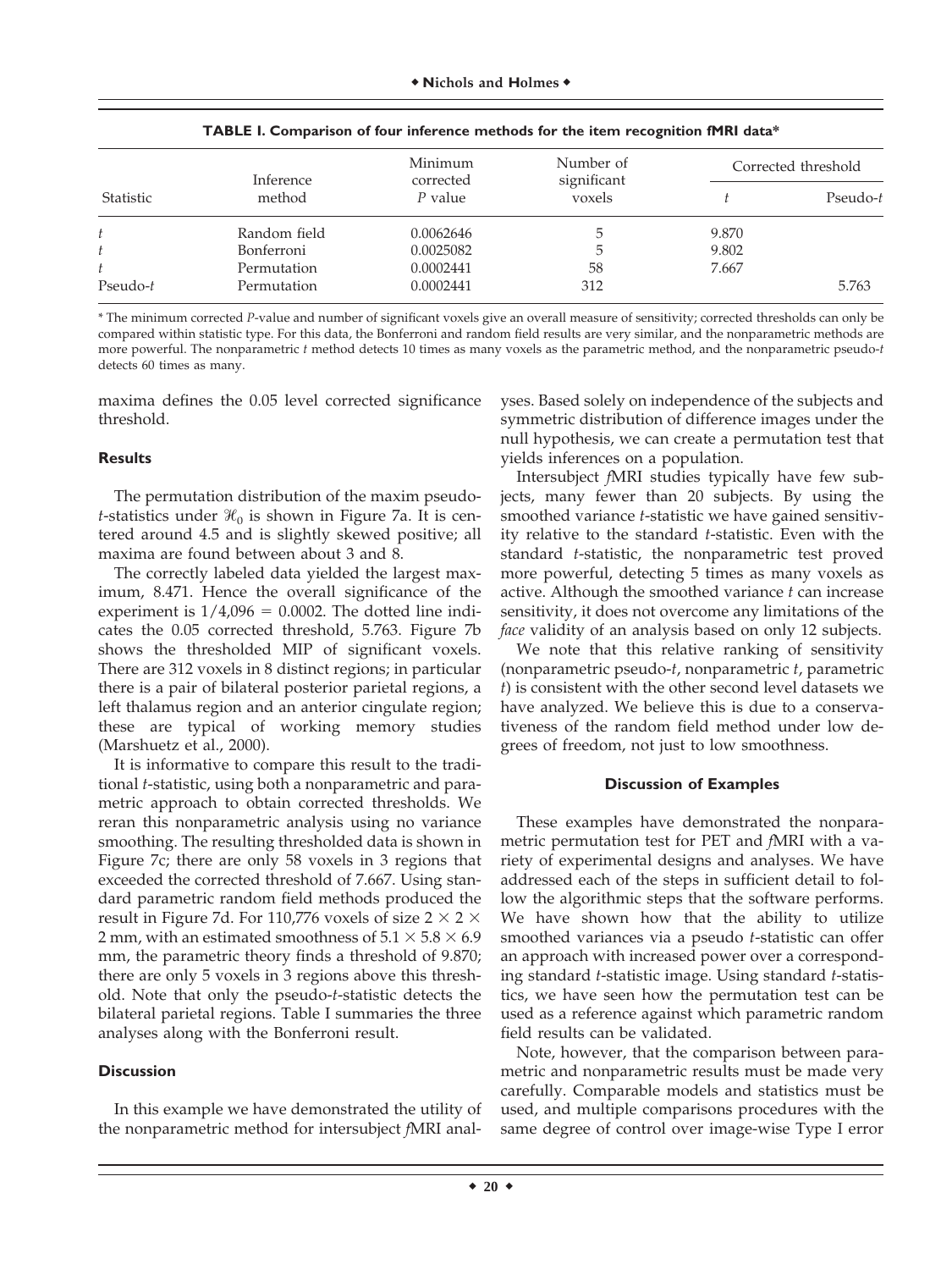used. Further, because the permutation distributions are derived from the data, critical thresholds are specific to the data set under consideration. Although the examples presented above are compelling, it should be remembered that these are only a few specific examples and further experience with many data sets is required before generalizations can be made. The points noted for these specific examples, however, are indicative of our experience with these methods thus far.

Finally, although we have noted that the nonparametric method has greater computational demands than parametric methods, they are reasonable on modern hardware. The PET examples took 35 min and 20 min, respectively, on a 176 MHz Sparc Ultra 1. The *f*MRI example took 2 hr on a 440 MHz Sparc Ultra 10. The *f*MRI data took longer due to more permutations (2,048 vs. 500) and larger images.

#### **CONCLUSIONS**

In this paper, the theory and practicalities of multiple comparisons non-parametric randomization and permutation tests for functional neuroimaging experiments have been presented, and illustrated with worked examples.

As has been demonstrated, the permutation approach offers various advantages. The methodology is intuitive and accessible. By consideration of suitable maximal summary statistics, the multiple comparisons problem can easily be accounted for; only minimal assumptions are required for valid inference, and the resulting tests are almost exact, with size at most  $1/N$  less than the nominal test level  $\alpha$ , where *N* is the number of relabelings.

The nonparametric permutation approaches described give results similar to those obtained from a comparable Statistical Parametric Mapping approach using a general linear model with multiple comparisons corrections derived from random field theory. In this respect these nonparametric techniques can be used to verify the validity of less computationally expensive parametric approaches (but not prove them invalid). When the assumptions required for a parametric approach are not met, the non-parametric approach described provides a viable alternative analysis method.

In addition, the approach is flexible. Choice of voxel and summary statistic are not limited to those whose null distributions can be derived from parametric assumptions. This is particularly advantageous at low degrees of freedom, when noisy variance images lead to noisy statistic images and multiple comparisons

procedures based on the theory of continuous random fields are conservative. By assuming a smooth variance structure, and using a pseudo *t*-statistic computed with smoothed variance image as voxel statistic, the permutation approach gains considerable power.

Therefore we propose that the nonparametric permutation approach is preferable for experimental designs implying low degrees of freedom, including small sample size problems, such as single subject PET/SPECT, but also PET/SPECT and *f*MRI multisubject and between group analyses involving small numbers of subjects, where analysis must be conducted at the subject level to account for inter-subject variability. It is our hope that this paper, and the accompanying software, will encourage appropriate application of these non-parametric techniques.

#### **ACKNOWLEDGMENTS**

We thank the authors of the three example data sets analyzed for permission to use their data; to Karl Friston and Ian Ford for statistical advice; to the two anonymous reviewers for their insightful comments, and to Mark Mintun, David Townsend, and Terry Morris for practical support and encouragement in this collaborative work. Andrew Holmes was funded by the Wellcome Trust for part of this work. Thomas Nichols was supported by the Center for the Neural Basis of Cognition.

#### **REFERENCES**

- Andreasen NC, O'Leary DS, Cizadlo T, Arndt S, Rezai K, Ponto LL, Watkins GL, Hichwa RD (1996): Schizophrenia and cognitive dysmetria: a positron-emission tomography study of dysfunctional prefrontal-thalamic-cerebellar circuitry. Proc Natl Acad Sci USA 93:9985–9990.
- Arndt S, Cizadlo T, Andreasen NC, Heckel D, Gold S, O'Leary DS (1996): Tests for comparing images based on randomization and permutation methods. J Cereb Blood Flow Metab 16:1271–1279.
- Bullmore E, Brammer M, Williams SCR, Rabe-Hesketh S, Janot N, David A, Mellers J, Howard R, Sham P (1996): Statistical methods of estimation and inference for functional MR image analysis. Magn Reson Med 35:261–277.
- Bullmore E, Suckling J, Overmeyer S, Rabe-Hesketh S, Taylor E, Brammer MJ (1999): Global, voxel, and cluster tests, by theory and permutation, for difference between two groups of structural MR images of the brain. IEEE Trans Med Imaging 18:32–42.
- Cao J (1999): The size of the connected components of the excursion sets of  $\chi^2$ , t, and F fields. Adv Appl Probability 51:579–595.
- Dwass M (1957): Modified randomization tests for nonparametric hypotheses. Ann Math Stat 28:181–187.
- Edgington ES (1964): Randomization tests. J Psychol 57:445–449.
- Edgington ES (1969a): Approximate randomization tests. J Psychol 72:143–149.
- Edgington ES (1969b): Statistical inference: the distribution free approach. New York: McGraw-Hill.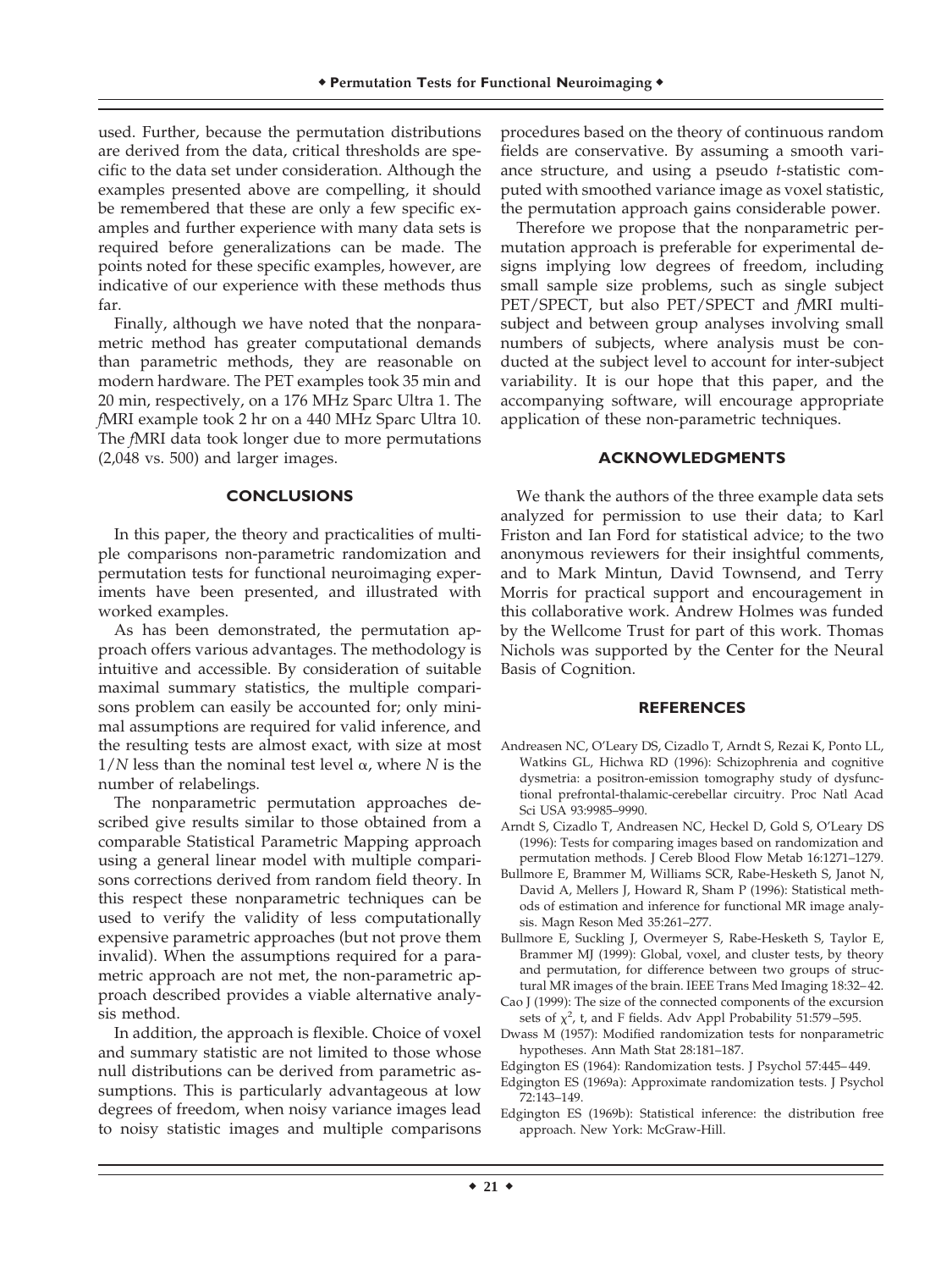- Edgington ES (1995): Randomization tests, 3rd ed. New York: Marcel Dekker.
- Fisher RA (1990): Statistical methods, experimental design, and scientific inference. In: Bennett JH. ??: Oxford University Press.
- Fisher RA (1935): The design of experiments. Edinburgh: Oliver Boyd.
- Forman SD, Cohen JD, Fitzgerald M, Eddy WF, Mintun MA, Noll DC (1995): Improved assessment of significant activation in functional magnetic resonance imaging (fMRI): use of a clustersize threshold. Magn Reson Med 33:636–647.
- Frackowiak RSJ, Friston KJ, Frith CD, Dolan RJ, Mazziotta JC (1997): Human brain function. San Diego: Academic Press.
- Friston KJ, Frith CD, Liddle PF, Frackowiak RSJ (1991): Comparing functional (PET) images: the assessment of significant change. J Cereb Blood Flow Metab 11:690–699.
- Friston KJ, Worsley KJ, Frackowiak RSJ, Mazziotta JC, Evans AC (1994): Assessing the significance of focal activations using their spatial extent. Hum Brain Mapp 1:214–220.
- Friston KJ, Holmes AP, Poline JB, Grasby PJ, Williams SCR, Frackowiak RSJ, Turner R (1995a): Analysis of fMRI time series revisited. Neuroimage 2:45–53.
- Friston KJ, Holmes AP, Worsley KJ, Poline J-B, Frackowiak RSJ (1995b): Statistical parametric maps in functional imaging: a general linear approach. Hum Brain Mapp 2:189–210.
- Friston KJ, Holmes AP, Poline J-B, Price CJ, Frith CD (1996): Detecting activations in PET and fMRI: levels of inference and power. Neuroimage 4:223-235.
- Good P (1994): Permutation tests. A practical guide to resampling methods for testing hypotheses. ??: Springer-Verlag.
- Grabowski TJ, Frank RJ, Brown CK, Damasio H, Boles Ponto LL, Watkins GL, Hichwa RD (1996): Reliability of PET activation across statistical methods, subject groups, and sample sizes. Hum Brain Mapp 4:23–46.
- Halber M, Herholz K, Wienhard K, Pawlik G, Heiss W-D (1997): Performance of randomization test for single-subject 15-O-water PET activation studies. J Cereb Blood Flow Metab 17:1033–1039.
- Hochberg Y, Tamhane AC (1987): Multiple comparison procedures. New York: Wiley.
- Holmes AP, Watson JDG, Nichols TE (1998): Holmes and Watson on 'Sherlock'. J Cereb Blood Flow Metab 18:S697.
- Holmes AP (1994): Statistical issues in functional brain mapping, PhD thesis. University of Glasgow. http://www.fil.ion.ucl.ac. uk/spm/papers/APH\_thesis
- Holmes AP, Friston KJ (1999): Generalizability, random effects, and population inference. Proceedings of the Fourth International Conference on Functional Mapping of the Human Brain, June 7–12, 1998, Montreal, Canada. Neuroimage 7:S754.
- Holmes AP, Blair RC, Watson JDG, Ford I (1996): Nonparametric analysis of statistic images from functional mapping experiments. J Cereb Blood Flow Metab 16:7–22.
- Jöckel K-H (1986): Finite sample properties and asymptotic efficiency of Monte-Carlo tests. Ann Stat 14:336–347.
- Kendal M, Gibbons JD (1990): Rank correlation methods, 5th ed. ??: Edward Arnold.
- Liu C, Raz J, Turetsky B (1998): An estimator and permutation test fro single-trial fMRI data. In: Abstracts of ENAR meeting of the International Biometric Society. International Biometric Society.
- Locascio JJ, Jennings PJ, Moore CI, Corkin S (1997): Time series analysis in the time domain and resampling methods for studies of functional magnetic resonance brain imaging. Hum Brain Mapp 5:168–193.
- Manly BFJ (1997): Randomization, bootstrap, and Monte-Carlo methods in biology. London: Chapman and Hall.
- Marshuetz C, Smith EE, Jonides J, DeGutis J, Chenevert TL (2000): Order information in working memory: fMRI evidence for parietal and prefrontal mechanisms. J Cogn Neurosci 12:130–144.
- Noll DC, Kinahan PE, Mintun MA, Thulborn KR, Townsend DW (1996): Comparison of activation response using functional PET and MRI. Proceedings of the Second International Conference on Functional Mapping of the Human Brain, June 17–21, 1996, Boston, MA. Neuroimage 3:S34.
- Pitman EJG (1937a): Significance tests which may be applied to samples from any population. J R Stat Soc 4(Suppl):119–130.
- Pitman EJG (1937b): Significance tests which may be applied to samples from any population. II. The correlation coefficient test. J R Stat Soc 4(Suppl):224–232.
- Pitman EJG (1937a): Significance tests which may be applied to samples from any population. III. The analysis of variance test. Biometrika 29:322–335.
- Poline JB, Mazoyer BM (1993): Analysis of individual positron emission tomography activation maps by detection of high signal-tonoise-ratio pixel clusters. J Cereb Blood Flow Metab 13:425–437.
- Poline JB, Worsley KJ, Evans AC, Friston KJ (1997): Combining spatial extent and peak intensity to test for activations in functional imaging. Neuroimage 5:83–96.
- Roland PE, Levin B, Kawashima R, Akerman S (1993): Three-dimensional analysis of clustered voxels in 15-O-butanol brain activation images. Hum Brain Mapp 1:3–19.
- Silbersweig DA, Stern E, Schnorr L, Frith CD, Ashburner J, Cahill C, Frackowiak RSJ, Jones T (1994): Imaging transient, randomly occurring neuropsychological events in single subjects with positron emission tomography: an event-related count rate correlational analysis. J Cereb Blood Flow Metab 14:771–782.
- Silbersweig DA, Stern E, Frith C, Cahill C, Holmes A, Grootoonk S, Seaward J, McKenna P, Chua SE, Schnorr L, Jones T, Frackowiak RSJ (1995): A functional neuroanatomy of hallucinations in schizophrenia. Nature 378:169–176.
- Smith AM, Lewis BK, Ruttimann UE, Ye FQ, Sinnwell TM, Yang Y, Duyn JH, Frank JA (1999): Investigation of low frequency drift in fMRI signal. Neuroimage 9:526–533.
- Stoeckl J, Poline J-B, Malandain G, Ayache N, Darcourt J (2001): Smoothness and degrees of freedom restrictions when using SPM99. NeuroImage 13:S259.
- Watson JDG, Myers R, Frackowiak RSJ, Hajnal JV, Woods RP, Mazziotta JC, Shipp S, Zeki S (1993): Area V5 of the human brain: evidence from a combined study using positron emission tomography and magnetic resonance imaging. Cereb Cortex 3:79–94.
- Westfall PH, Young SS (1993): Resampling-based multiple testing: examples and methods for *P*-value adjustment. New York: Wiley.
- Worsley KJ (1994): Local maxima and the expected Euler characteristic of excursion sets of  $\chi^2$ , F, and *t* fields. Adv Appl Prob 26:13–42.
- Worsley KJ, Evans AC, Strother SC, Tyler JL (1991): A linear spatial correlation model, with applications to positron emission tomography. J Am Stat Assoc 86:55–67.
- Worsley KJ (1996): The geometry of random images. Chance 9:27–40.
- Worsley KJ, Friston KJ (1995): Analysis of fMRI time-series revised– again. Neuroimage 2:173–181.
- Worsley KJ, Evans AC, Marrett S, Neelin P (1992): A three-dimensional statistical analysis for CBF activation studies in human brain. J Cereb Blood Flow Metab 12:1040–1042.
- Worsley KJ, Marrett S, Neelin P, Vandal AC, Friston KJ, Evans AC (1995): A unified statistical approach for determining significant signals in images of cerebral activation. Hum Brain Mapp 4:58–73.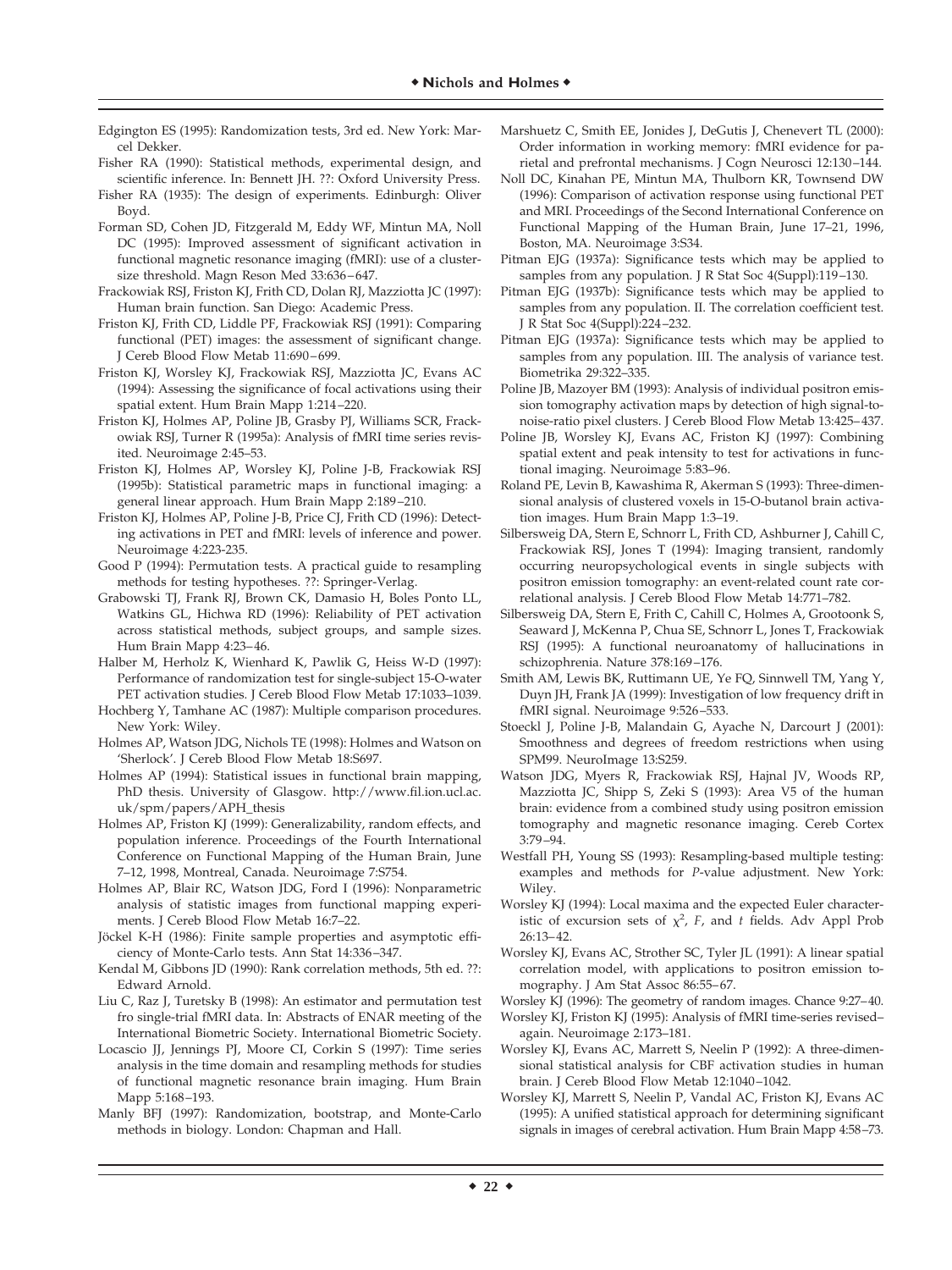## **APPENDIX A: STATISTICAL NONPARAMETRIC MAPPING**

Statistical Parametric Mapping refers to the conceptual and theoretical framework that combines the general linear model and Gaussian random field (GRF) theory to construct, and make inferences about statistic maps respectively. The approach depends on various image processing techniques for coregistering, smoothing and spatially normalizing neuroimages. As the name suggests, the statistical technology employed is parametric. The data are modeled using the general linear model, and the resulting statistic images are assessed using approximate results from the theory of continuous random fields. The methodologies are presented in the peer reviewed literature (Friston et al., 1995a,b; Worsley and Friston, 1995). A complete and more accessible exposition, together with examples, is presented in *Human Brain Function* (Frackowiak et al., 1997).

The Statistical Parametric Mapping approach is implemented in a software package known as SPM, which runs within the commercial MATLAB (http:// www.mathworks.com/) numerical computing environment. The SPM software is freely available to the functional neuroimaging community, and may be retrieved from the SPM web site at http://www.fil. ion.ucl.ac.uk/spm.

The nonparametric permutation methods described in this study build on the Statistical Parametric Mapping framework and may be referred to as *Statistical nonParametric Mapping*. The computer programs used in this article are available as a "toolbox" built on top of SPM, hence SnPM. SnPM is available from the SPM website, at http://www.fil.ion.ucl.ac.uk/spm/snpm, where additional resources complementing this article can be found. These include an example data set and a step-by-step description of the analysis of these data using the SnPM toolbox.

## **APPENDIX B: STATISTICAL HYPOTHESIS TESTING**

Statistical *hypothesis testing* formulates the experimental question in terms of a *null hypothesis*, written  $\mathcal{H}_{0}$ , hypothesizing that there is no experimental effect. The test rejects this null hypothesis in favor of an *alternative hypothesis*, written  $\mathcal{H}_A$ , if it is unlikely that the observed data could have arisen under the null hypothesis, where the data are summarized by a statistic, and appropriate assumptions are made. Thus, the probability of falsely rejecting a true null hypothesis, a *Type I* error, is controlled. The test *level*, usually denoted by  $\alpha$ , is the accepted "risk" of the test, the

probability of committing a Type I error. Formally, we compute the *P*-value as the probability that the statistic would exceed (or equal) that observed under the null hypothesis, given the assumptions. If the *P*-value is smaller than the chosen test level  $\alpha$ , then the null hypothesis is rejected. Rigorously we say "there is evidence against the null hypothesis at level  $\alpha$ ," or "at the  $100\alpha\%$  level." Hence, the *P*-value is the smallest test level  $\alpha$  at which the null hypothesis would be rejected. The value of the statistic with *P*-value equal to  $\alpha$  is the *critical value* because more extreme values lead to rejection of the null hypothesis. Commonly  $\alpha$  is chosen to be 0.05, corresponding to an expected false positive rate of one in every 20 applications of the test  $(5\%)$ .

Frequently the computation of the *P*-value involves approximations, either direct mathematical approximations, or indirectly via reliance on results or assumptions that are only approximately true. The *size* of a test is the actual probability of a Type I error. A test is *valid* if the size is at most the specified test level  $\alpha$ , that is the true probability of a Type I error is less than  $\alpha$ . If approximate *P*-values are under-estimated (overestimating the significance), the size exceeds  $\alpha$ , and the test is invalid. If the approximate *P*-values are over-estimated (underestimating the significance), then the test is said to be *conservative*, because the size of the test is less than the allowed  $\alpha$ . A test with size equal to the specified level of  $\alpha$  is said to be *exact*.

A Type II error is a false-negative, the error of not rejecting a false null-hypothesis. The probability of a Type II error, obviously dependent on the degree of departure from the null hypothesis, is often denoted by b. The *power* of a test, for a given departure from  $\mathcal{H}_0$ , is given by (1 –  $\beta$ ). Frequently power is discussed generically. A conservative test is usually, but not necessarily, a less powerful test than an exact test. In functional neuroimaging the emphasis has been on avoiding false positives at all costs, concentrating on Type I errors, frequently at the expense of power. This has led to testing procedures with a high probability of Type II error, for even a fairly robust departure from the null hypothesis. In this study, we shall consider the traditional testing framework, focusing on Type I error.

Lastly, hypothesis tests may be *two-sided*, in which the alternative hypothesis  $\mathcal{H}_A$  specifies any departure from the null; or *one-sided*, in which the alternative hypothesis is directional. For instance a two-sided two sample *t*-test would assume normality and equal variance of the two groups, and assess the null hypothesis  $\mathcal{H}_0$ : "equal group means" against the alternative  $\mathcal{H}_A$ : "group means differ." A one-sided test would have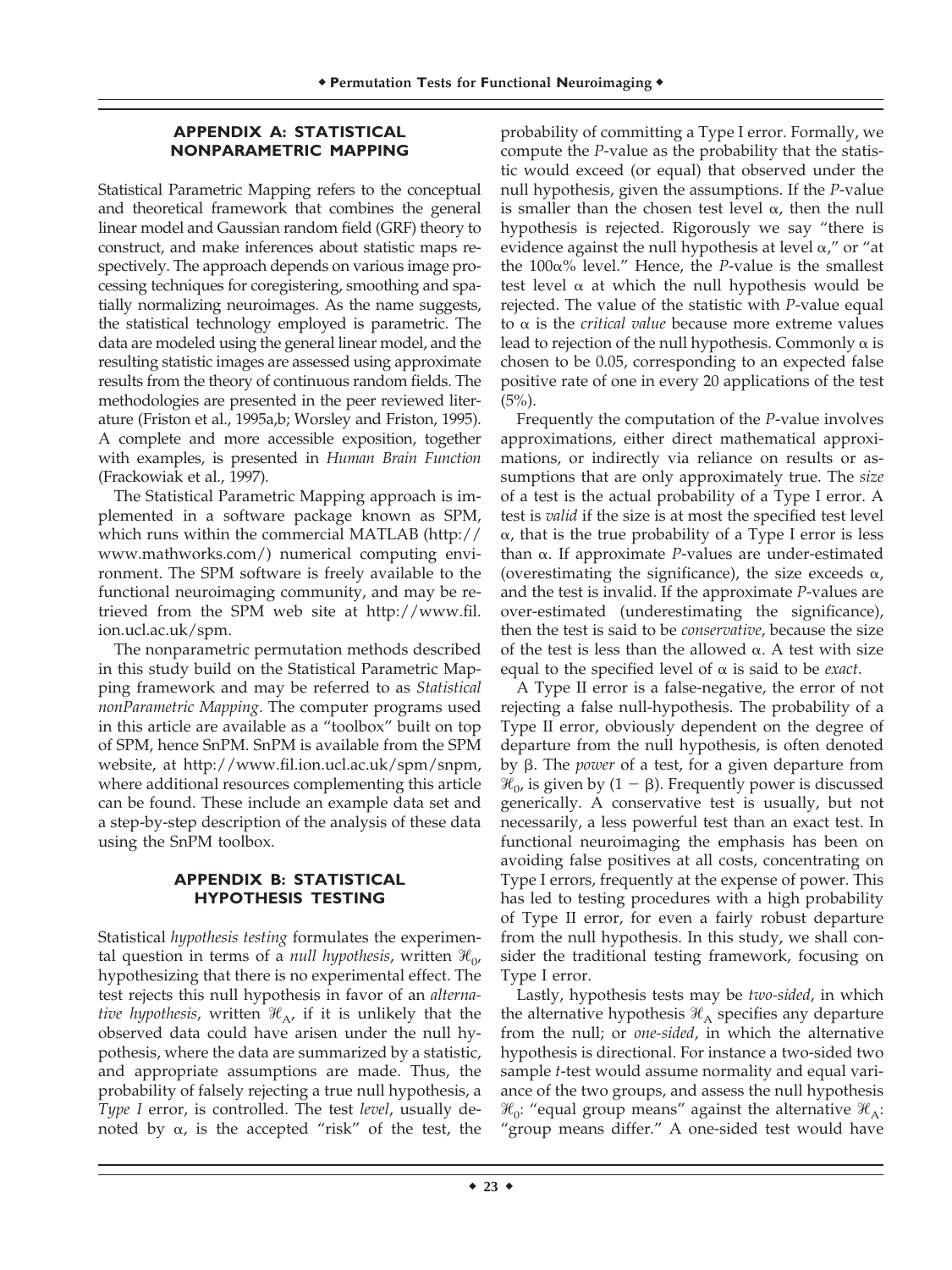alternative  $\mathcal{H}_A$ : "Group 1 mean is greater than Group 2 mean," or vice-versa.

## **APPENDIX C: EXPERIMENTAL DESIGN AND RANDOMIZATION**

Randomization is a crucial aspect of experimental design. The basic idea is to randomly allocate subjects to treatments, or in our case conditions to scans, so that any unforeseen confounding factors are randomly distributed across all treatments/conditions, and are thereby accounted for as error. In the absence of random allocation, unforeseen factors may bias the results.

For instance, consider the example of a simple PET activation experiment, where a single subject is to be scanned under two conditions, A and B, with six replications of each condition. We must choose a condition presentation order for the 12 scans. Clearly BBBBBBAAAAAA is unsatisfactory, because comparing the A's with the B's will reveal changes over time as well as those due to condition. The condition effect is *confounded* with time. Even the relatively innocuous and widely employed ABABABABABAB paradigm, however, may be confounded with time. Indeed, principal component analysis of datasets often indicates that time is a serious confound, whose effect may not be easy to model, and temporal effects are only one example of possible confounds. Thus, some form of randomization is almost always required.

The simplest scheme would be to decide the condition for each scan on the toss of a fair coin. This *unrestricted* randomization, however, may not result in six scans for each condition, and is therefore unsatisfactory. We need a *restricted* randomization scheme that allocates equal A's and B's across the 12 scans. A simple *balanced* randomization would allocate the six A's and six B's freely amongst the 12 scans. This is obviously unsatisfactory, because BBBBBBAAAAAA & ABABABABABAB are possible outcomes, unacceptable due to temporal confounding. A *block* randomization is required.

In a block randomization scheme, the scans are split up into blocks, usually contiguous in time, and usually of the same size. Conditions are then randomly allocated to scans within these *randomization blocks*, using a simple restricted randomization scheme. For instance, consider our simple PET activation experiment example. The 12 scans can be split up into equally sized randomization blocks in various ways: two blocks of six scans; three blocks of four scans; or six blocks of two scans. The size of the randomization blocks in each case is a multiple of the number of

conditions (two), and a divisor of the number of scans (12). Within randomization blocks, we assign equal numbers of A's and B's at random. So, a randomization block of size 2 could be allocated in two ways as AB or BA; blocks of size four in six ways as AABB, ABAB, ABBA, BAAB, BABA, or BBAA; and for randomization blocks of size six there are 20 possible allocations. The implicit assumption is that the randomization blocks are sufficiently short that confounding effects within blocks can be ignored. That is, the different allocations within each block are all assumed to be free from confound biases, such that the distribution of a statistic comparing the A's and B's will be unaffected by the within-block allocation. This parallels the properties of the *exchangeability* blocks.

## **APPENDIX D: COMBINATORICS**

Combinatorics is the study of permutations and combinations, usually expressed generically in terms of "drawing colored balls from urns." Fortunately we only need a few results:

- There are *n*! ways of ordering n distinguishable objects. Read "n-factorial," *n*! is the product of the first n natural numbers:  $n! = 1 \times 2 \times ... \times (n - 1)$ 1)  $\times$  *n* Example: In the current context of functional neuroimaging, a parametric design provides an example. Suppose we have 12 scans on a single individual, each with a unique covariate. There are 12! ways of permuting the 12 covariate values amongst the 12 scans.
- There are  ${}_{n}C_{r}$  ways of drawing  $r$  objects (without replacement) from a pool of *n* distinguishable objects, where the order of selection is unimportant. Read "*n*-choose-*r*," these are the Binomial coefficients. Also written  $\binom{n}{r}$ ,  $\binom{n}{r}$  is a fraction of factorials:  $nC_r = \frac{n!}{r!(n-t)!}$  Example: Consider a balanced randomization of conditions A and B to scans within a randomization block of size four. Once we choose two of the four scans to be condition A, the remainder must be B, so there are  $\binom{C_2}{ } = 6$ ways of ordering two A's and two B's.
- There are *n<sup>r</sup>* ways of drawing *r* objects from a pool of *n* distinguishable objects, when the order is important and each drawn object is replaced before the next selection. Example: Suppose we have a simple single subject activation experiment with two conditions, A and B, to be randomly allocated to 12 scans using a balanced randomization within blocks of size four. From above, we have that there are  ${}_{4}C_{2}$  = 6 possibilities within each randomization block. Because there are three such